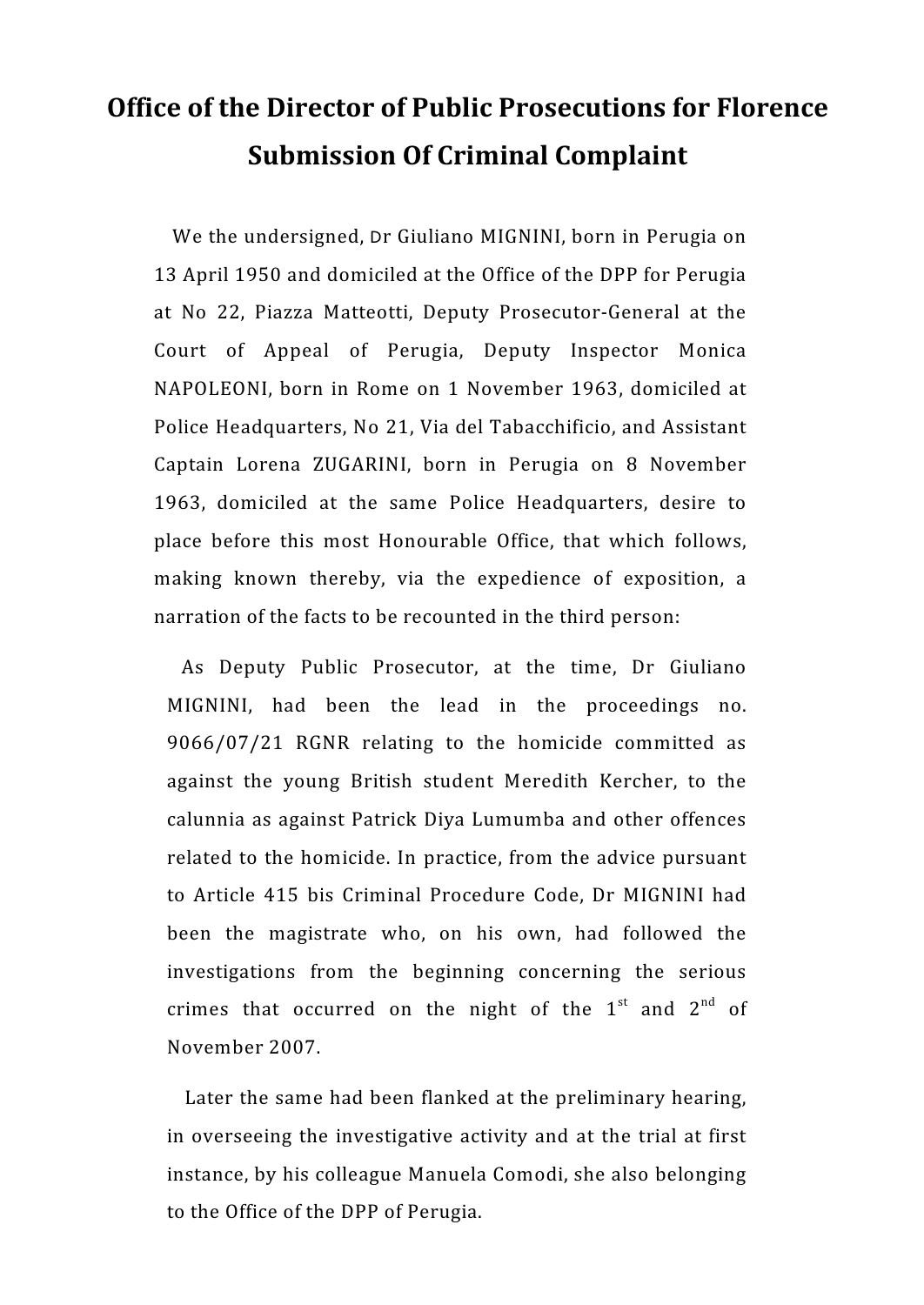This latter and Dr MIGNINI had then assisted, for these proceedings, the Prosecutor-General's Office of Perugia where they had represented the office of public prosecution together with Dr Giancarlo Costagliola, Deputy Prosecutor-General.

 Dr Monica NAPOLEONI was, at the time, a member of the Flying Squad of the police district of Perugia and head of the Homicide Squad and Assistant Captain Lorena ZUGARINI was a member of the same Squad and had worked closely with Dr Napoleoni in the investigations relating to the Kercher case.

### PREAMBLE

 Last 16 May 2015, the undersigned had read the article entitled "Giustizia in Umbria: verità e apparenze" [Justice in Umbria: truth and appearances], signed by Alberto Laganà, who had interviewed one, and only one, of the defence lawyers in the proceedings, Advocate Luca Maori, from the Perugia Bar. The article, appearing in issue No. 3 for 2015 of the weekly magazine "Settegiorni Umbria. Attualità, Società, Economia, Politica, Cronache e Appuntamenti" [Umbria Week. News, Fashion, Economics, and Events], at p. 6 and following, is gravely defamatory towards all the magistrates, the Public Prosecutor's experts, the officers and agents of the Investigative Taskforce who had worked on the case, but above all with Dr MIGNINI, as will be shown in the following (see Annexure no. 1). And it is defamatory not only through the statements by Advocate Luca Maori, Mr Sollecito's defence counsel, but also by the article writer and, obviously, all this activates the specific liability of the responsible Editor Bruno Brunori, for the offence to which Article57 of the Criminal Code applies.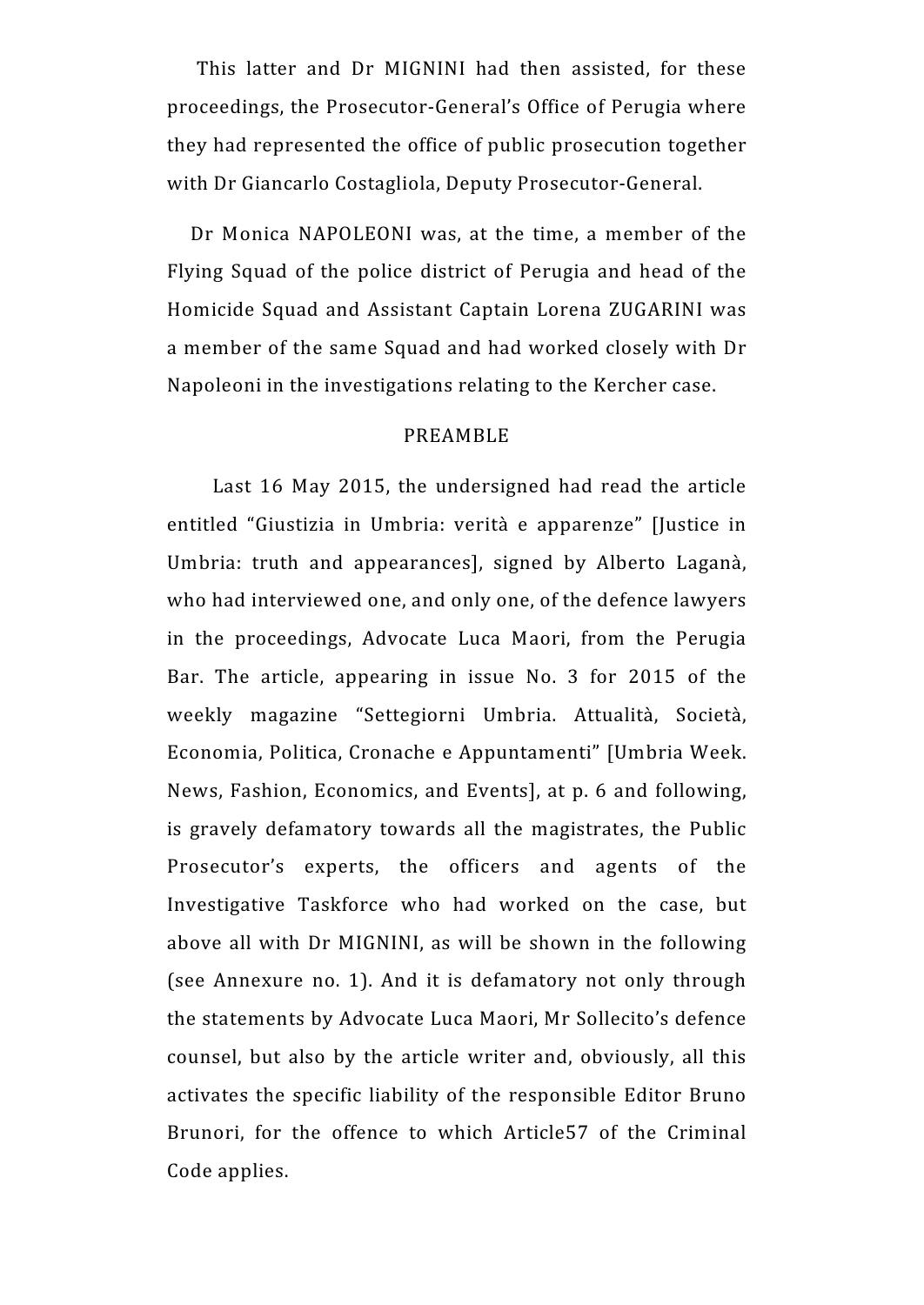However, before dealing with the question, it appears necessary to highlight the circumstances, in fact and in law, left in the shadows by the interview and which render even more serious, frankly incomprehensible and above all without any justification on the basis of the complex course of proceedings, the defamatory statements contained in the article and the very grave and intolerable accusations launched with so much superficiality against the investigators and the 34 magistrates who had upheld the prosecution's case against the 11 who had doubted it.

 This highlighting is essential for fully appreciating the gravity of the offending act which will be described further below and the knowing willingness of the authors of the fact to distort the real import of the facts for the purpose of defaming magistrates, members of the Police and in particular the Flying Squad of Perugia and the Scientific Police [Forensics] both local and national, and the Public Prosecutor's expert consultants who had only carried out their institutional duty.

 First point: the two accused Knox and Sollecito had been arrested on the morning of 6 November 2007, under an arrest warrant issued by Dr MIGNINI, as the Public Prosecutor in charge, a decree promptly validated by the GIP Dr Claudia Matteini who had issued a precautionary custody order for imprisonment. The appeals of the suspects against this latter, as issued by the GIP on the request of the same Dr MIGNINI, had then been timely rejected by the Re-examination Court for Perugia and by the First Chamber of the Court of Cassation. As a consequence, *the two remained in a state of preventative imprisonment until the decision of the Court of Assizes Appeal Court presided over by Dr Pratillo Hellmann, that is for almost four years and there had never been, by their defence, any*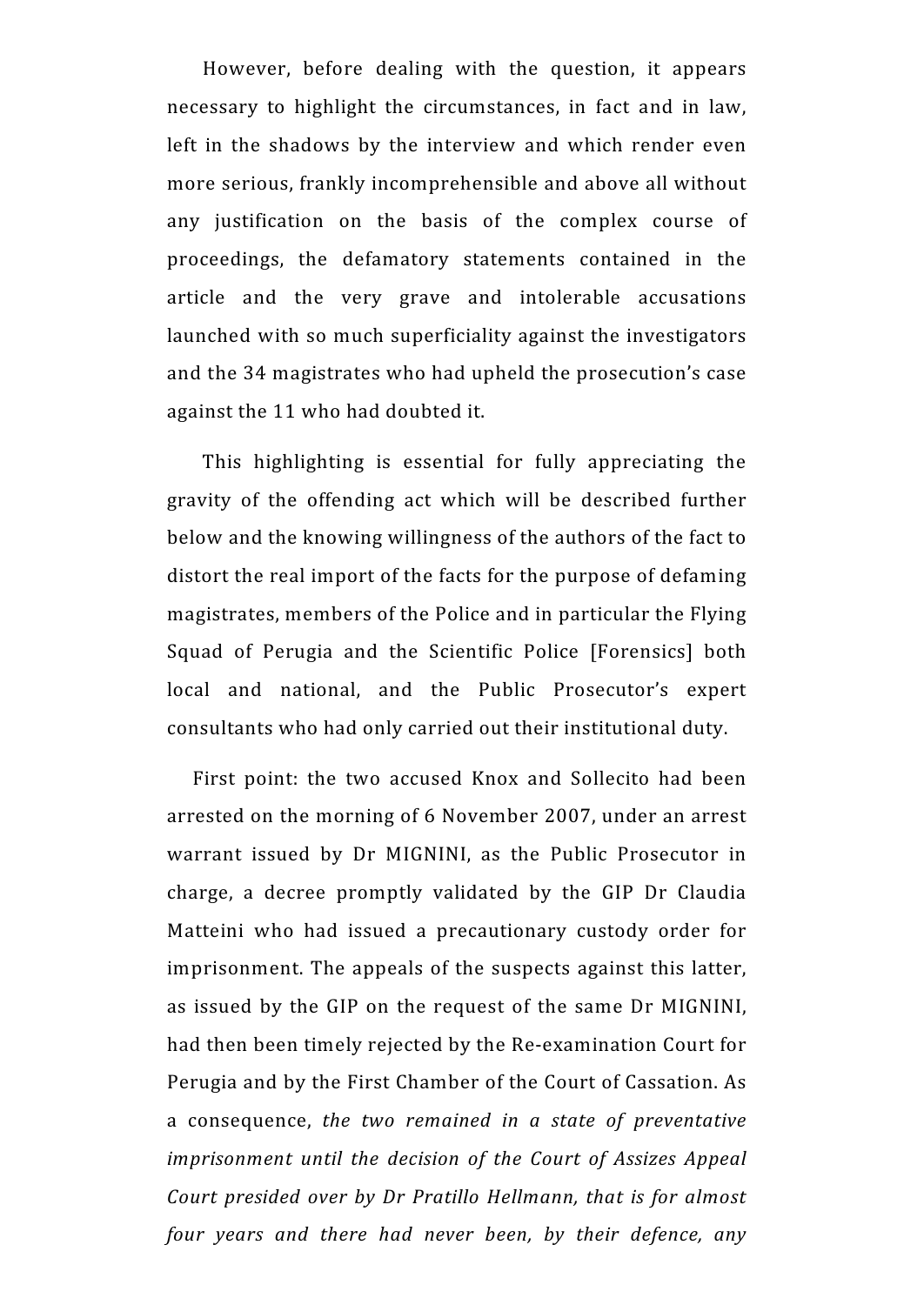*application of revocation or substitution of the orders against the accused,* Knox and Sollecito, who had been freed only by the Court of Assizes Appeal Court of Perugia, at the end of the appeal proceedings.

 Second point: the Court of Assizes at first instance, presided over by Dr Giancarlo Massei, with Dr Beatrice Cristiani as Recorder, at the end of a very long and thorough trial phase, had sentenced Mr Sollecito and Ms Knox for murder and the connected offences and Ms Knox, in addition, for calunnia against Patrick Diya Lumumba.

At appeal level, the Court of Assizes Appeal Court, inexplicably composed of the President of the Social Security [=Welfare] Chamber and of an advisor specialised in the Civil Chamber, - without it being that presiding over bench there was the President of the Criminal Chamber, Dr Sergio Matteini Chiari, nor in any case there being present a magistrate from the competent criminal chamber --, had acquitted the two but had upheld the conviction of Ms Knox for calunnia, setting the penalty as a good three years of imprisonment. In the course of the proceedings there had been two experts nominated [by the Court] who, amongst other things, had submitted their report ignoring the documents attesting to the negative result of controls on the presumed contamination of the knife and of the bra-clasp, documents adduced instead by the Public Prosecutor. This would have entailed the sweeping away of [=the complete rejection of] the same expert report but the Court, presided by Pratillo Hellmann, with Advisor-Recorder Dr Massimo Zanetti, had ignored the grave error committed by the experts, an error which had been severely censured by the Court of Cassation, First Criminal Chamber, in the decision handed down on 26 March 2013 no. 26455/13 (see p 69 of the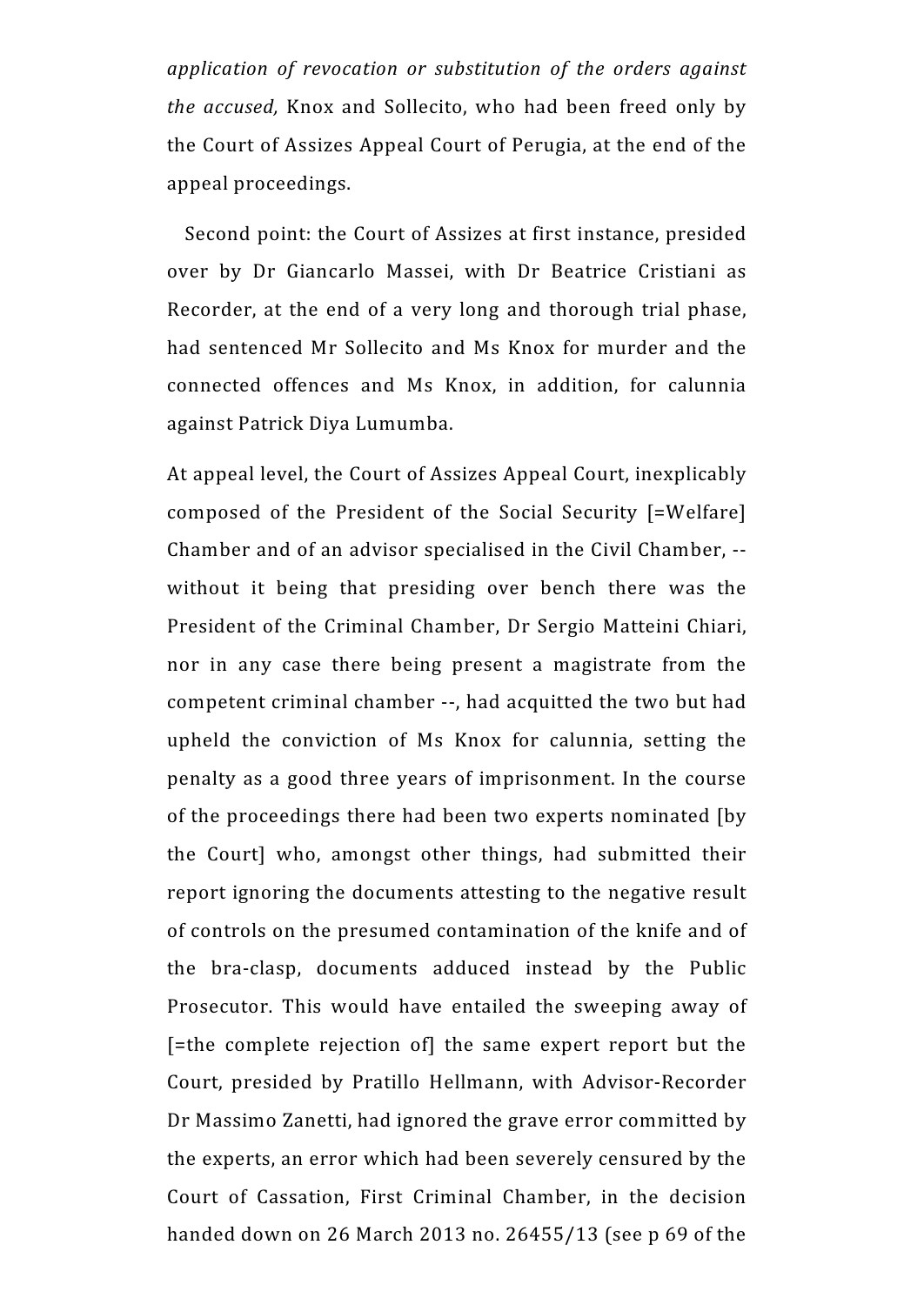judgment), deposited on 18 June 2013, Pres. Dr Severo Chieffi, Recorder Dr Piera Maria Severina Caprioglio (see Annexure no. 2).

 Third point: this latter judgment had accepted almost all the grounds of appeals put forward by the Prosecutor-General and had annulled completely and *definitively* the acquittal decision, with remission (evidently upholding the grounds) to the Court of Assizes Court of Appeal of Florence which, in its turn, had fully confirmed the convictions of the Court of Assizes of Perugia.

 Fourth point: the judgment of the court remitted to would have been impugnable only for reasons not regarding the points already decided by the Court of Cassation, according to the very clear disposition of Article 628, second paragraph, Criminal Procedure Code. From this it follows that the Fifth Chamber of the Supreme Court, called on to decide the merits of the appeals brought by the accused against the decision of the court remitted to, would have had to consider as inadmissible the appeals presented in violation of the second paragraph of Article 628 Criminal Procedure Code and, in any case, would have had to rigorously conform with the points already decided by the First Chamber and with all the questions of law decided by the same, -- the latter constraint, as constituted by the jurisdiction of sole legitimacy, being understood --, for defect pursuant to Article 606 Criminal Procedure Code and limited to the grounds proposed by the appellants (Article 609 Criminal Procedure Code).

 Fifth point: the Court of Cassation cannot, therefore, ever adopt decisions on the merits and issue orders of acquittal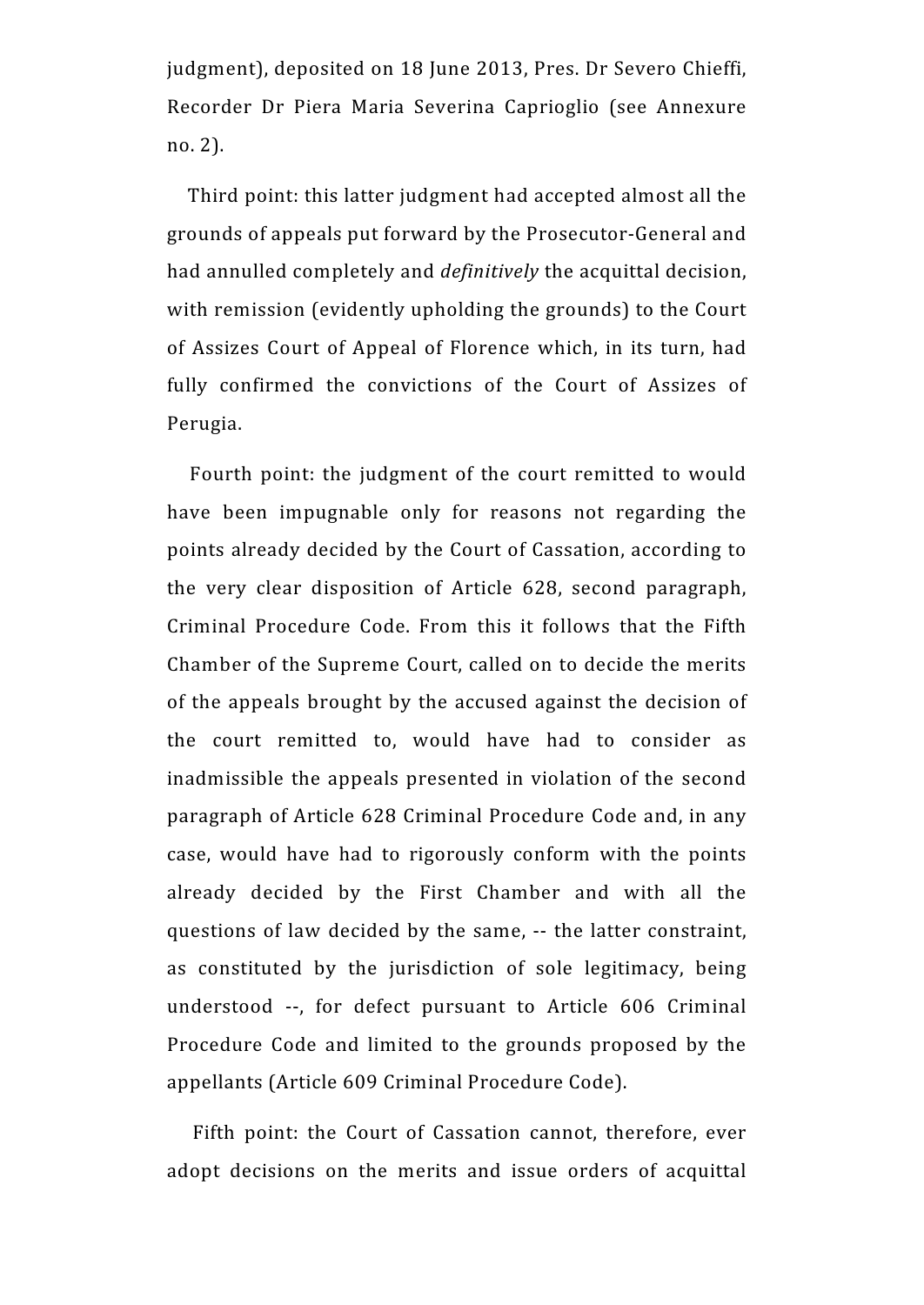under Article 530, second paragraph, Criminal Procedure Code.

 Sixth Point: two chambers of the same Court of Cassation, the First (the one competent for proceedings in homicide matters, whose decision of annulment is definitive and who had identified and decided questions of law in a definitive and un-retractable manner) and the Fifth (who would have had to decide the appeals presented only on grounds of legitimacy of the defendants', constrained by what had already been definitively decided by the First) have handed down two absolutely divergent decisions and the second had annulled the Florentine decision, positively excluding any remitting to another court and acquitting the defendants pursuant to Article 530, second paragraph, Criminal Procedure Code.

The Fifth Chamber's reasons have not yet been handed down and we await their contents becoming known. It cannot be denied, in any case, that the decision of the Fifth Chamber, is a decision that is not only absolutely unforeseeable and anomalous but that it positively constitutes a *unicum* [singular object in defiance] of the jurisprudence of the Court of legitimacy.

 Seventh point: in any case, Amanda Knox has already been definitively convicted for the calunnia against Patrick Diya Lumumba.

 So, from these starting points in fact and in law which are absolutely undeniable, it emerges that the course of proceedings in this case have been absolutely linear and respectful of the substance of the procedural rules up to and including the Florentine decision.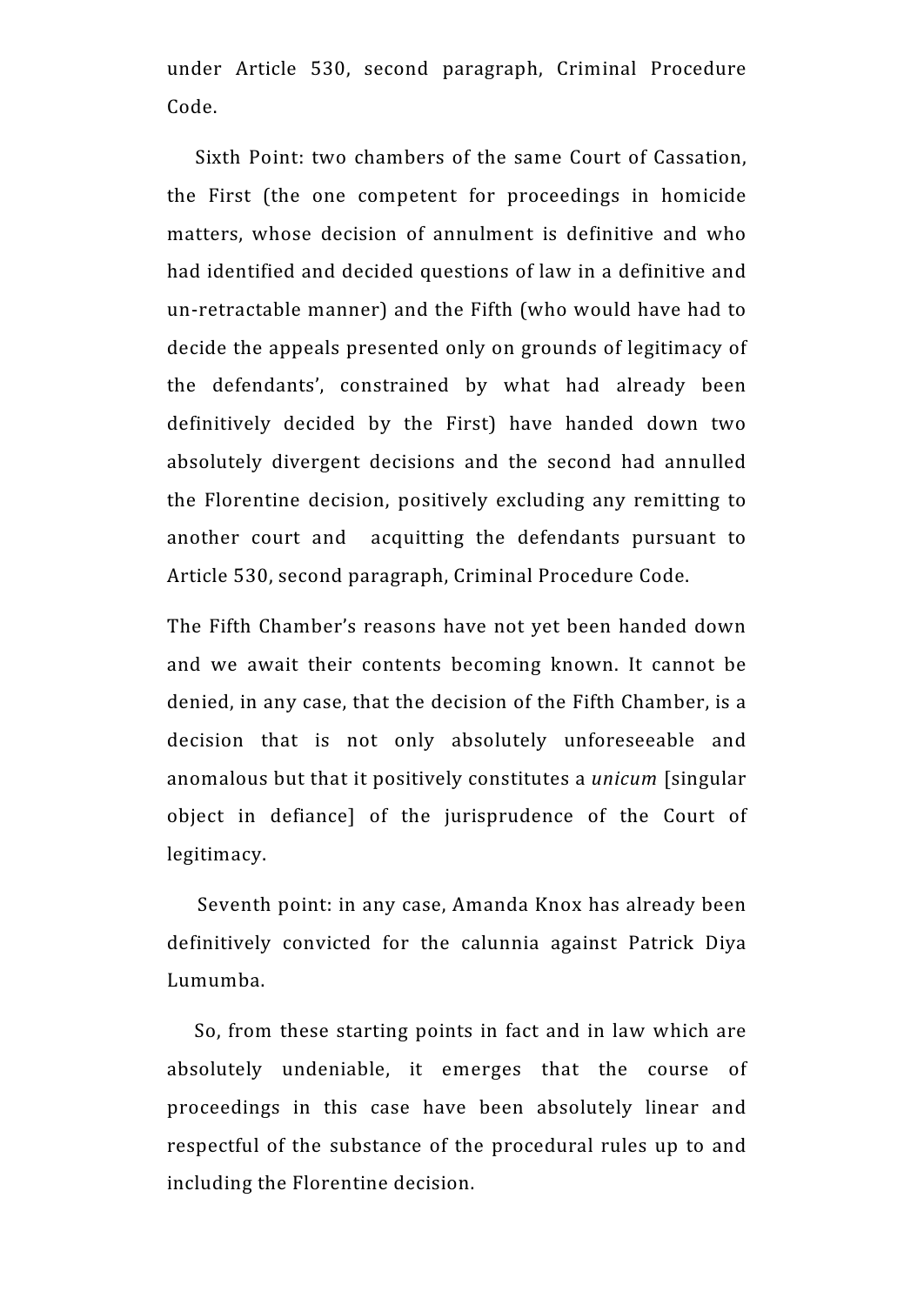In fact, after the confirmation of the prosecution case given both in relation to the precautionary measures and in relation to the merits of the question and after the decision of the Perugian Court of Appeal which had altered that of first instance, the Court of Cassation, on the appeal of the Prosecutor-General of that same district Court, had in a radical and definitive manner annulled the acquitting pronouncement and had remitted it to the Florentine district court because the same would adopt the consequent decisions of merit in the line of reasoning of the principles of law laid down by the First Chamber of the Supreme Court and of the points decided by it.

 These principles of law are by now unmodifiable and unarguable: the Court of legitimacy, called on to decide the matter, as a "second opinion", concerning the appeal of the defendants from the judgment below, would have had to hand down a judgment fully within the "railway tracks" of the law, as fixed by the First Chamber, like the Florentine district court did, principles from among which we may cite:

 the principle, in fact the unfailing legal prerequisite of a Supreme Court decision, namely the fact that the Court is precluded from "trespassing into a re-evaluation of the compendium of evidence" (see the judgment of the First Chamber at page 40);

the principle of law of the total and holistic evaluation of the probative material, as opposed to the "parcelled-up and atomistic evaluation of the pieces of circumstantial evidence, taking them into consideration one at a time and discarded in terms of their demonstrative potentiality", which characterised instead, in the negative, the decision of the Court presided by Pratillo Hellmann (see the decision of the same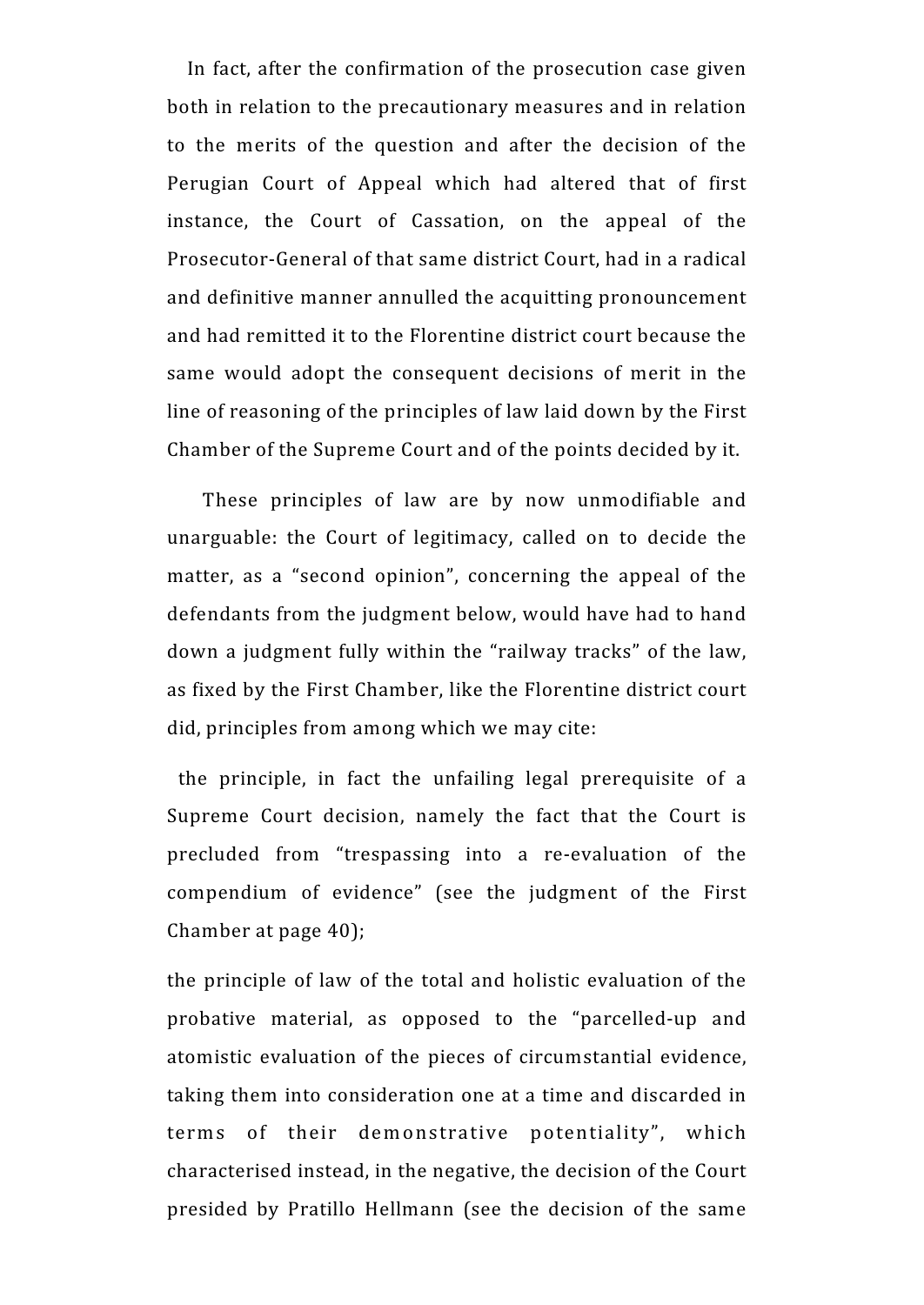First Chamber at pp. 40 and 41 and the decision of the United Sections no. 6682/1992). The ancient brocard "Quae singula non probant, simul unita probant" ['Those which alone do not prove, together do prove'], quoted on p 41 of the First Chamber's judgment, consecrates in a definitive and unmodifiable manner this requirement of a global and holistic approach in which each individual piece of the jigsaw puzzle of reconstruction of the facts is considered together with all the others in their demonstrative synergy;

the principle by which the Perugia district court had run afoul of grave shortcomings and contradictory lines of reasoning and in glaring misrepresentations of the outcome, even in the attempted decoupling of the calunnia, by now definitively attributed to Ms Knox, with the result of masking from view the responsibility of the same in the homicide;

the principle according to which the testimony of the homeless person Mr Curatolo ought to have haven evaluated on the basis of corroboration between his statements and the objective and unarguable circumstances emerging from the trial (such as the fact that the witness had with absolute decisiveness anchored the fact of having seen the two accused in the precincts of the basketball courts of Piazza Grimana, nowadays Piazza Fortebraccio, the evening before the arrival, the following day, at the Via della Pergola house of the men from Forensics in their white coveralls), rather than on the basis of Mr Curatolo's social conditions and lifestyle (see the cited judgment of the First Chamber at page 50);

the principle according to which the definitive conviction of accomplice Rudy Hermann Guede ought to have been taken into account (no. 7195/11, published on 16.12.2010, it also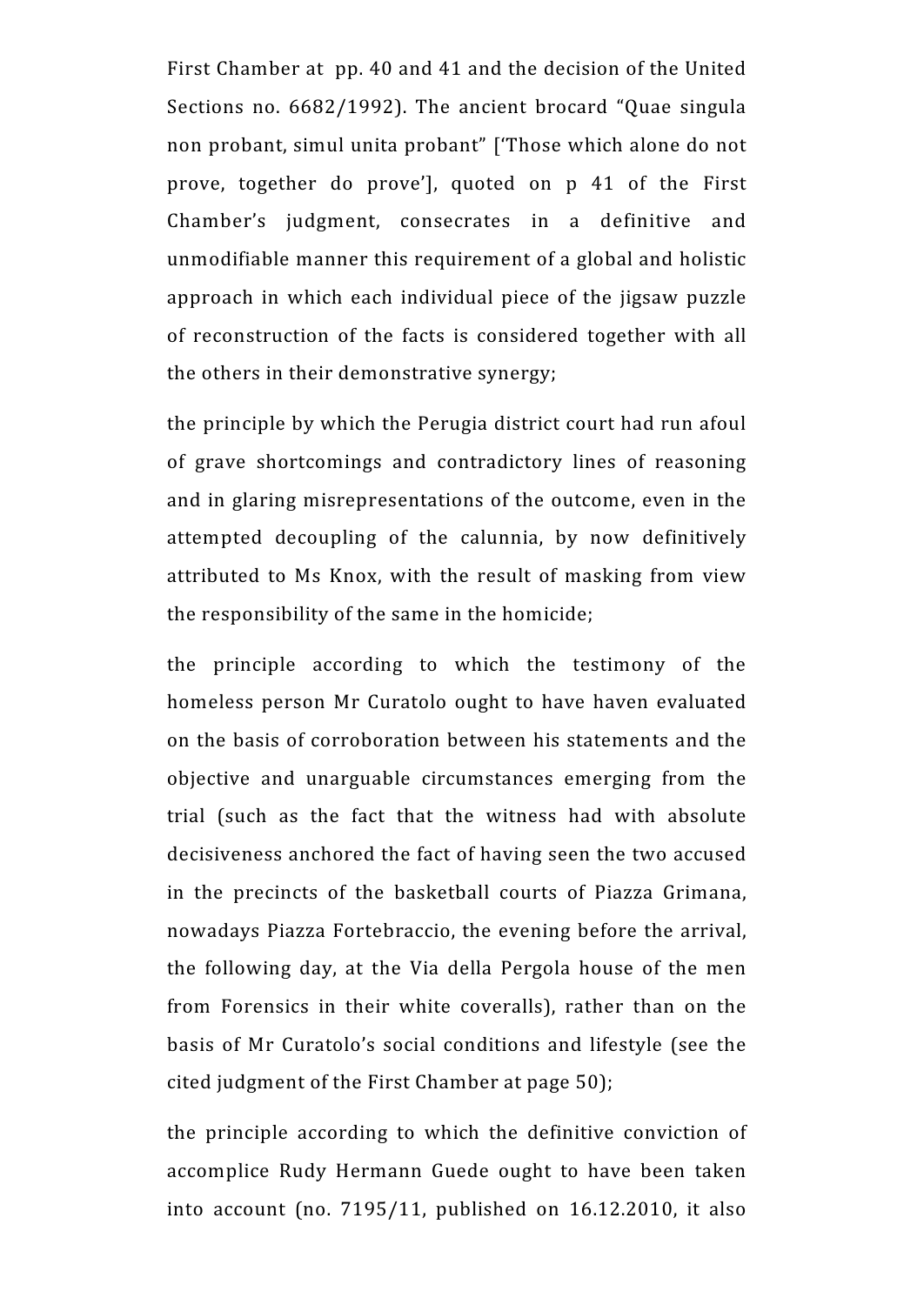from the First Criminal Chamber of Cassation), Guede having been held to have been extraneous to the simulation of burglary of a house. [A] habitation that, on the night of the murder, was solely at the availability of the victim and of Amanda Knox and from the statements made by the same Rudy before the Perugian district court, according to which Meredith was killed by the two co-accused (see the judgment at pages 55 and 56).

The principle by which contamination of the evidence is to be proved by the party invoking it and which, on the facts of the case, no evidence in support had been offered and which the Perugian District Court had seriously confused the abstract possibility of the fact with the averment of the fact (see the judgment at page 69).

The principle according to which it was a matter of a homicide committed by multiple persons, in concourse amongst themselves (see page 73 of the cited judgment).

## THE INTERVIEW OF ADVOCATE MAORI BY ALBERTO LAGANA' AND THE "SETTEGIORNI UMBRIA" ARTICLE

 The preamble and the list of principles of law definitively fixed by the First Chamber of the Court of Cassation were indispensable for accepting the extreme gravity of the affirmations attributable to the author of the article and to the Advocate, for their absolute gravity and superficiality, and the grave defamatory import and bad faith which emerges from the willing elimination from the narrative of elements which would have provided a picture of the investigations and of the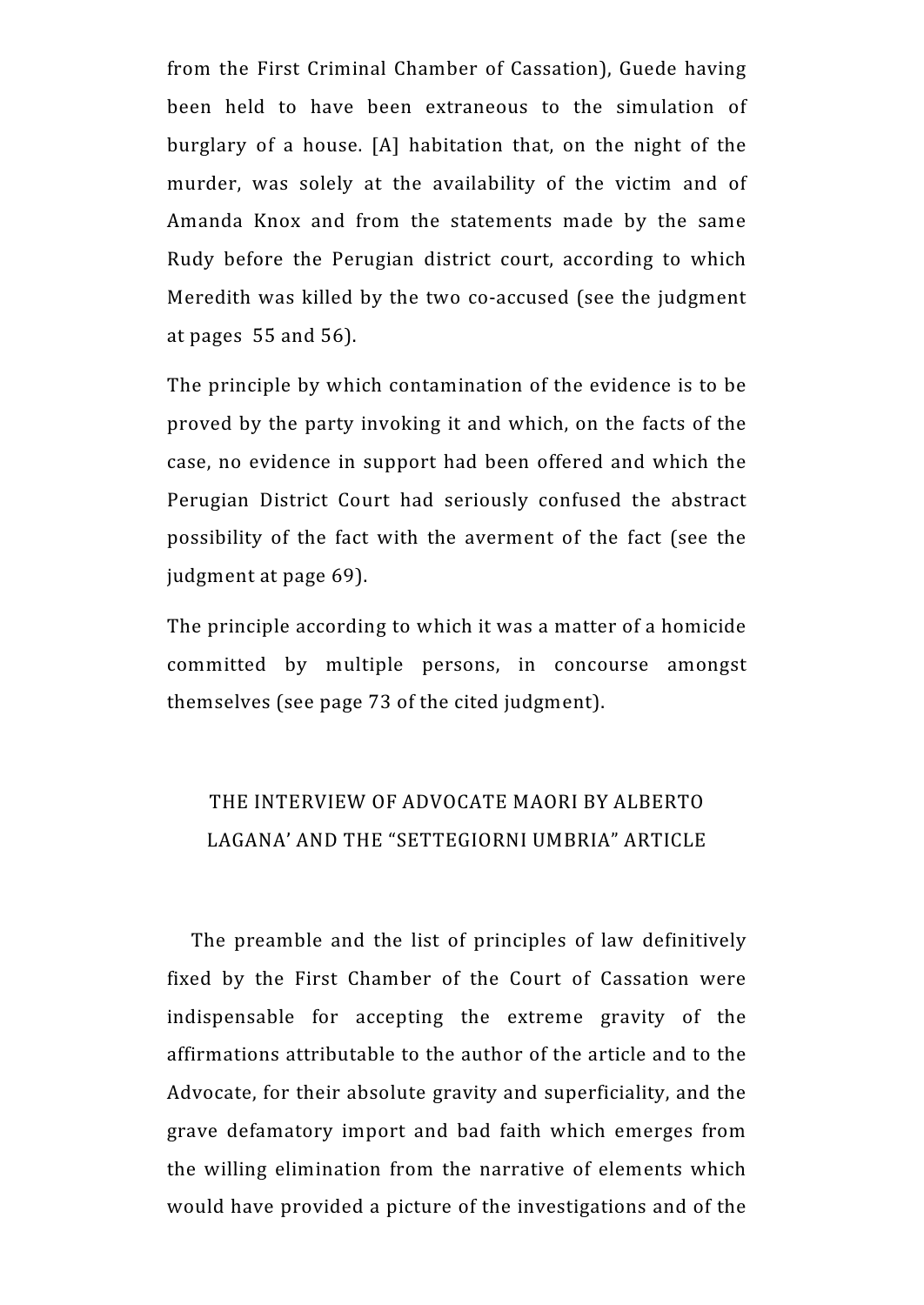various phases of the proceedings quite different to that supplied by the interview.

 If the contents of the same had been read, ignoring the now unalterable "brush-strokes" of the First Chamber of Cassation's judgment, one would have been induced into thinking that errors upon errors had been committed by the officers and agents of the police taskforce and by magistrates convinced of the prosecution case against Ms Knox and Mr Sollecito, then in fact of a "conversion" of the error into a knowing arbitrary act and a continuing denial of this hypothesis, finding its verification in the course of the proceedings. One would have been led to think of investigators who, incurable in terms of these continual "denials", falling prey to a kind of accusatory delirium which was by now running unchecked, would have continued to "persecute by prosecuting" two poor youngsters, contrary to any probative evidence, for the sole purpose of not seeing their initial reconstruction denied.

 And yet, even Patrick Diya Lumumba had been initially incriminated and arrested, on the basis of the calumnious allegations of Ms Knox and he had spent several days in prison but then when, it emerged, after some days, that he was innocent, the same Dr MIGNINI had first of all asked for the cessation of his precautionary custody and then the archiving and closing of the proceedings against him, in accordance with the role of impartial office that the Public Prosecutor shares with the Court and which distinguishes him from defence counsel.

And why in any case would especially Dr MIGNINI but also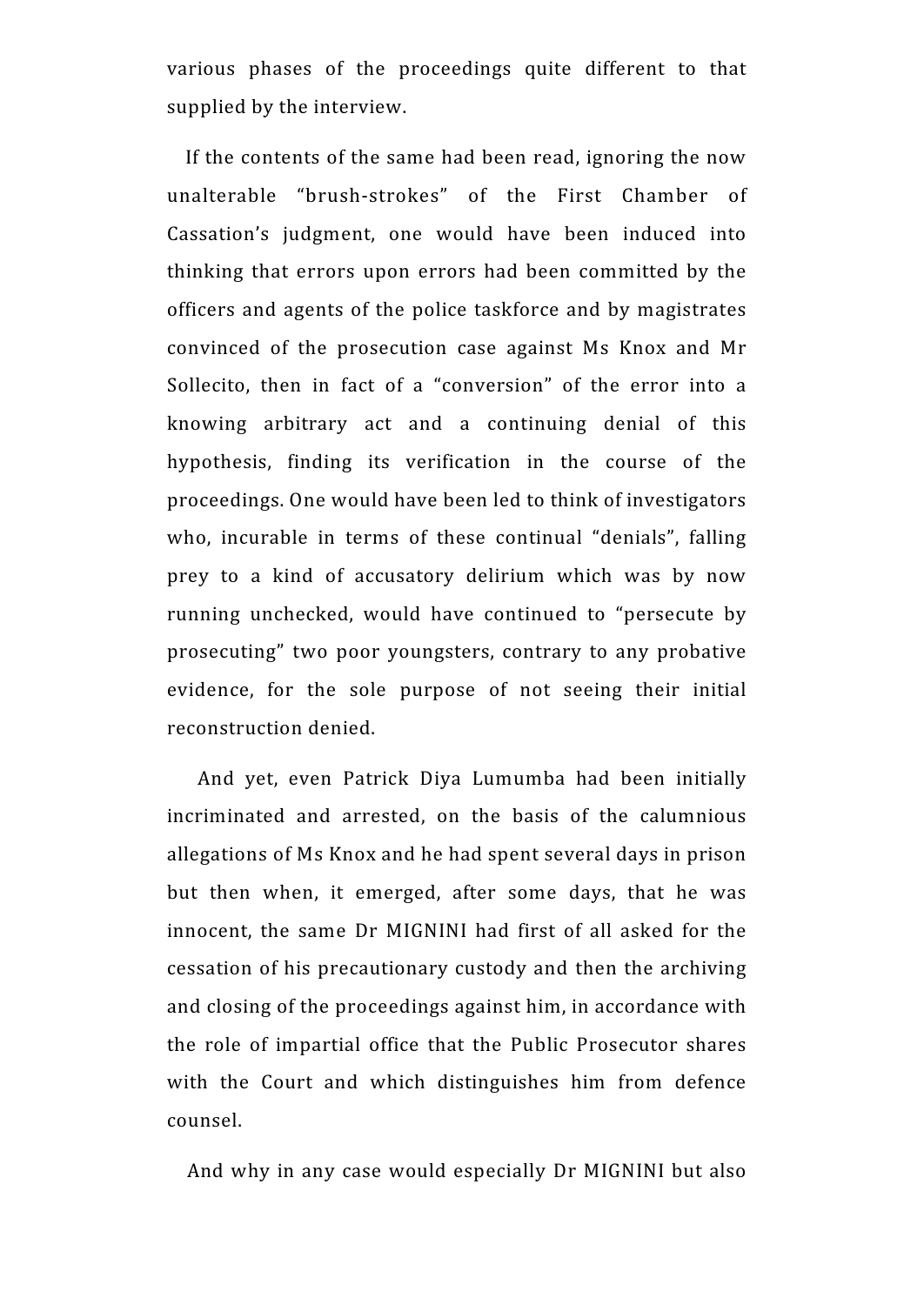Dr NAPOLEONI and Assistant Captain ZUGARINI have been ranged relentlessly against the two co-accused?

 The defamatory import emerges with further evidencing of the contrast between the conduct, presented as irresponsible, of the investigators in the Kercher case with that of other investigators, such as for example those who had worked on the case of the murder of Alessandro Polizzi (investigators who are, amongst other things, almost all the same as those employed on the Kercher murder), for which there was, as Mr Laganà records, a conviction at first instance, just as, it will be recalled, in the case of the murder of Meredith Kercher.

 But then, already, for Advocate Maori and the journalist Laganà, the good investigator (police officer or magistrate) is the one who supports the defence. When instead things shift into a different viewpoint, they are an atrocious investigator.

 And then, trusting in the fact that for the readers it would have been difficult to be able to learn the details of the Kercher proceedings, the two launched themselves into making unbelievable, irresponsible statements, defamatory beyond any limit, statements which express an inexplicable rancour and bitterness towards the investigators in the Kercher case, from which, for the rest, especially Advocate Maori had given proof of from the start itself of his defence of Raffaele Sollecito.

 And all this had occurred in open defiance of those principles of law that the First Chamber of the Court of Cassation had fixed and which no-one can now modify, not even a different Chamber of the same Court.

 It suffices in fact to briefly glance over Maori's complaints to realise that the same has ignored the contents of the First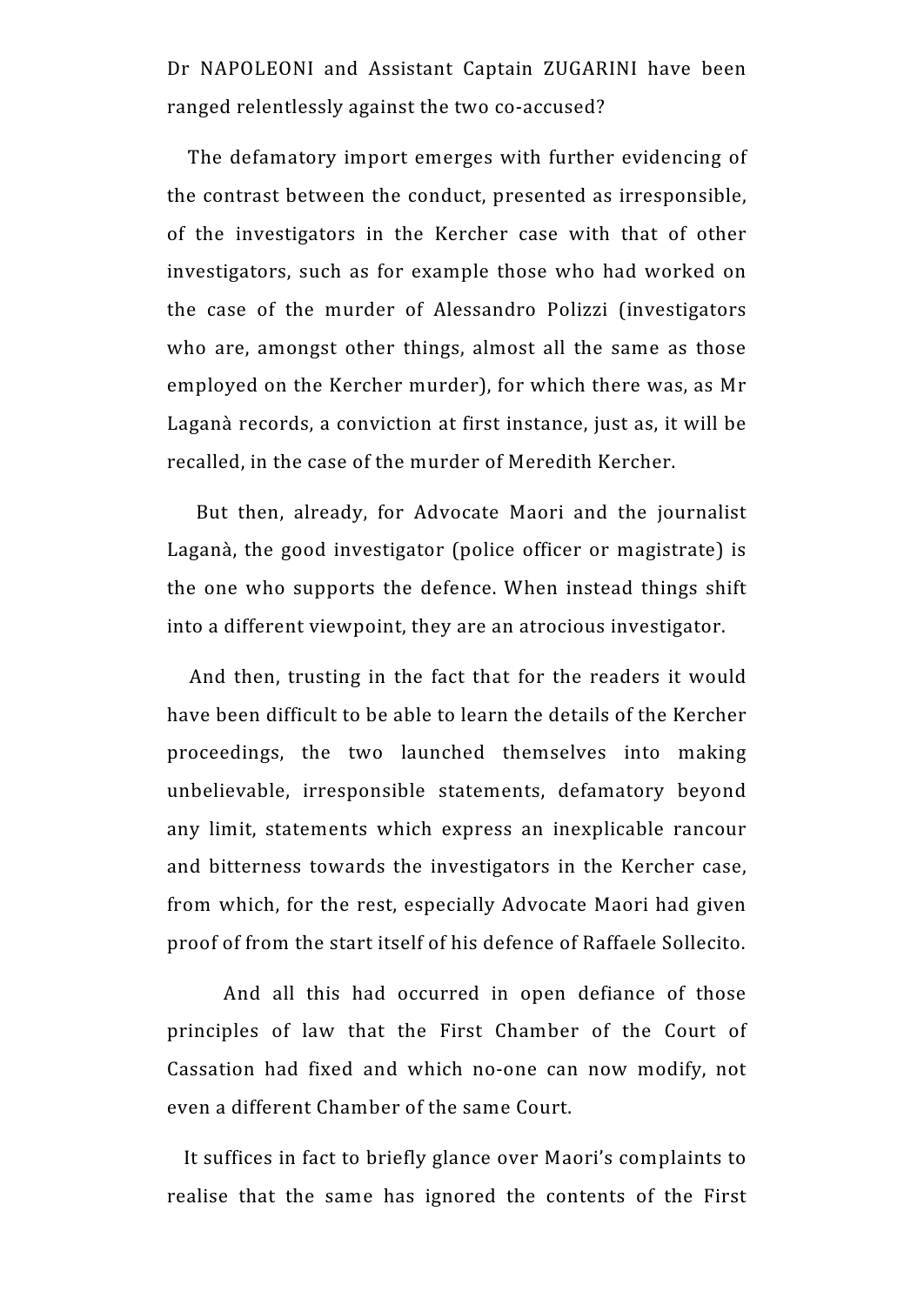Chamber judgment and has actually attributed a prejudicially hostile behaviour of the investigators towards the accused:

concerning the homeless man [=Curatolo] the lawyer repeats the usual allegations of testimonial unreliability linked to his habits and his lifestyle and to the fact of his having already been a witness in other cases (that aspect is logically incomprehensible and ought to constitute an element of reliability of the witness rather than an element counting against him) and concerning the murder weapon he insinuates that it had been pulled out of a kitchen drawer when the medico-legal findings "were talking of a large kitchen knife as the murder weapon" (see page 6 of the article). But has Advocate Maori seen the seized knife? It actually is a large kitchen knife on which had been found the genetic profile of Ms Knox at the point where the blade began, straight after the "buffer stop" or guard of the handle and the victim's profile on the blade, near to the point.

 Then Maori adds, repeating a singular idea repeated many times in the course of the proceedings and put to the Prosecution as the most significant expression of the error committed by the investigators: the guilty party, Rudy Hermann Guede, had already been secured by justice. Why continue to investigate the other contenders, when it had been found that it was Rudy who, no one knows why, would have been the sole killer and whose presence would have been incompatible with any accomplices? And how is Advocate Maori able to affirm that the guilty party was Rudy if the two co-accused were "far" from Via della Pergola (about five minutes on foot, that's all it takes to reach Via della Pergola from Mr Sollecito's apartment) and in any case they weren't even at the scene of the crime?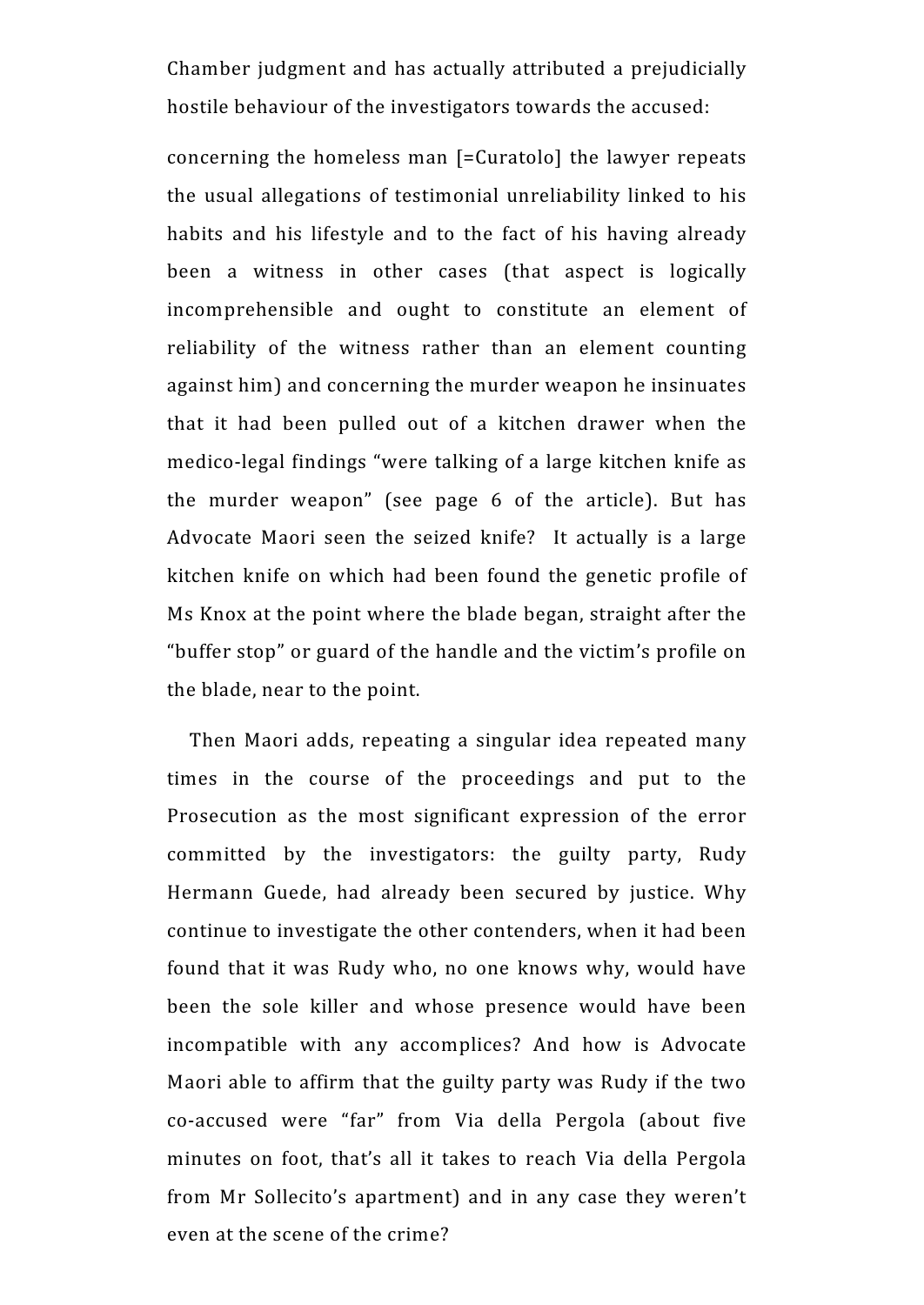Perhaps Advocate Maori is overlooking that, by now, owing to the force of the judgment that definitively confirmed the responsibility of Rudy Hermann Guede, the homicide against Meredith is a crime committed by three people in company?

 In the crescendo of critiques, there arrives the conclusive judgment that one truly has difficulty in comprehending, because it is totally outside the thinking of those now suing and outside of normal legal procedural language. "**In sum**" the advocate affirms "**someone has let themselves be taken in by a sort of 'orgy of power' following a wrong path**" (the bolding is the writer's): see the article at page 6.

 Journalist Laganà would have been able to profit from the clamorous lexical misfortune of the advocate, by in some way putting some distance between himself and these "judgments" which are so irresponsible and defamatory, especially considering the multiple confirmations that the prosecution case had collected at every level, but instead Laganà had wanted to side himself with the advocate and confirm those opinions.

 "**It was a sort of justice freakshow"** commented Laganà (see page 6 of the article) "**a sadistic dogged obstinacy against two young people whose only fault was to know the victim …"** (the bolding is ours). Laganà knows nothing about the proceedings and plainly ignores the calunnia by Ms Knox against Lumumba, the mise-en-scene of the burglary (which could have been realised only by someone who would have been afraid of becoming involved in the investigations), the genetic material of Ms Knox found a little bit below the handle of the knife and that of the victim in proximity to the point of the blade, the genetic profile of Mr Sollecito found on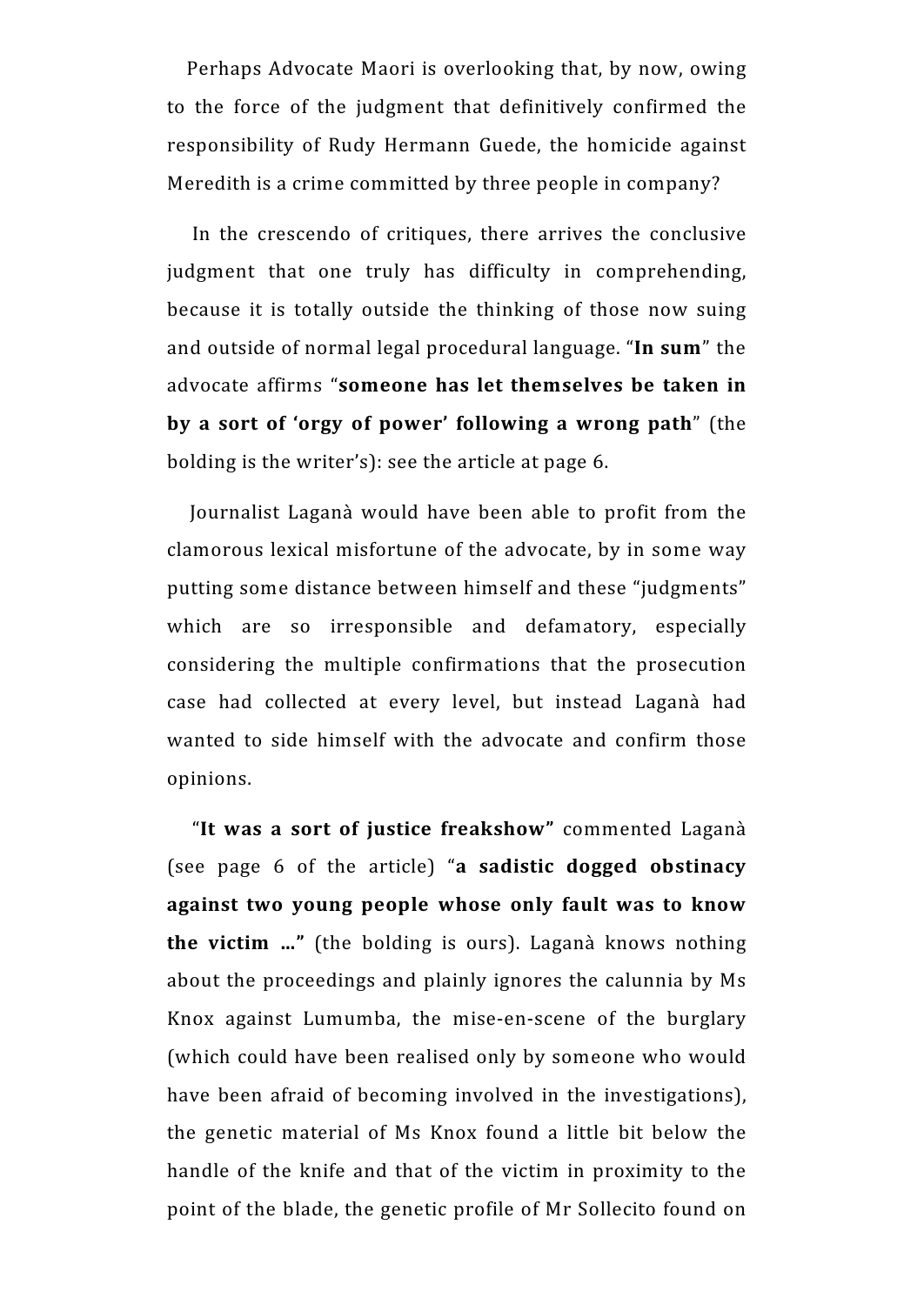the clasp of Meredith's bra, the systematic lies of the two, the traces of mixed blood of Knox – Meredith and the print of Sollecito's foot stained with blood on the small mat in the bathroom next to the room where the murder happened, the traces revealed with Luminol, of the bare feet of Amanda and Sollecito, the witness who sees the two between 21.30 and 23.30 in Piazza Grimana, a couple of dozen metres from the murder scene, and Rudy's accusations, just to mention a few examples.

 And Advocate Maori, instead of correcting Mr Laganà, launches a series of disjointed and rambling accusations against the investigators, including citing the rule on the civil responsibility of magistrates… and also launches accusations against the press after which the accused were able to benefit from a systematic information process in their favour and without any contradiction. One can see the case of, for example, the programme "Porta a Porta" which, in the months immediately preceding the Fifth Chamber judgment, had interviewed only Sollecito or his family and consultants, blatantly ignoring any requirement of an even balance, which instead had occurred previously, and all this in a programme on the public network..

 Unfortunately, this procedural matter has been marked by pressures (often accompanied by menaces) and defamations which the investigators, themselves as well, have suffered in the media, by a very serious activity of disinformation and from serious attacks on the personal and professional reputation of the investigators by numerous organs of information especially in the United States (like in fact CNN), by the extremely challengeable behaviour of experts who, beyond having "forgottten" the existence of negative controls,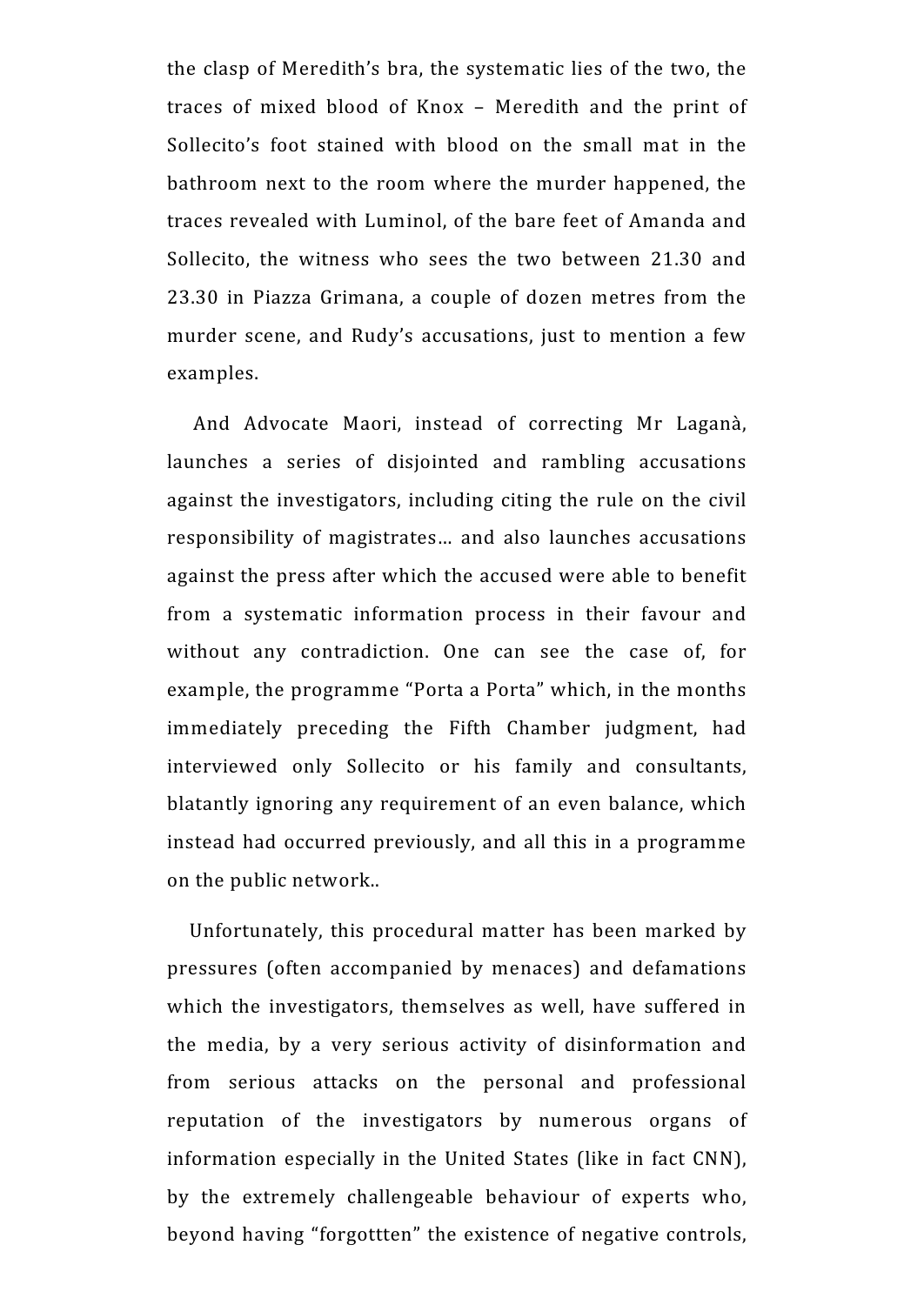had been seen by Dr MIGNINI (and, according to what has been said to him, also by the biologist at Scientific Police headquarters Dr Patrizia Stefanoni), to be having a long conversation and in a "private" manner, with the defence lawyers of the accused, in particular with Advocate Maori, before the hearing in which the experts were to be examined and cross-examined had started. This had happened in particular on two occasions, both in Piazza Matteotti, in front of the law courts building, one time in front of the main entrance and a second time, further back, in the direction of Via Oberdan, while Dr Stefanoni and Dr Comodi had seen them together, amongst the various defence lawyers for the accused, in a bar..

 In addition to this, and just to take a couple of examples, there are letters addressed to Dr MIGNINI, the first on paper with letterhead from the Supreme Court [sic] of the State of Washington (in which place is found Ms Knox's city of residence, that is Seattle), on the part of judge Michael Heavey (now in retirement after having undergone a disciplinary proceeding for having used Washington State Supreme Court letterhead in a "private" letter addressed to his Italian counterparts) which turns out to have been written also to other magistrates involved, under various roles, in the proceedings and which claimed, with absolutely inconsistent reasoning, the innocence of Ms Knox, asking his Italian colleagues in a pressuring way to "acquit her"; or the highly contentious and clumsily inexpert comments of satisfaction concerning the judgment of the Court presided by Dr Pratillo Hellmann, by authority of the Government of the United States, as, to cite a couple of examples, the then Secretary of State Hillary Clinton and, above all, with repeated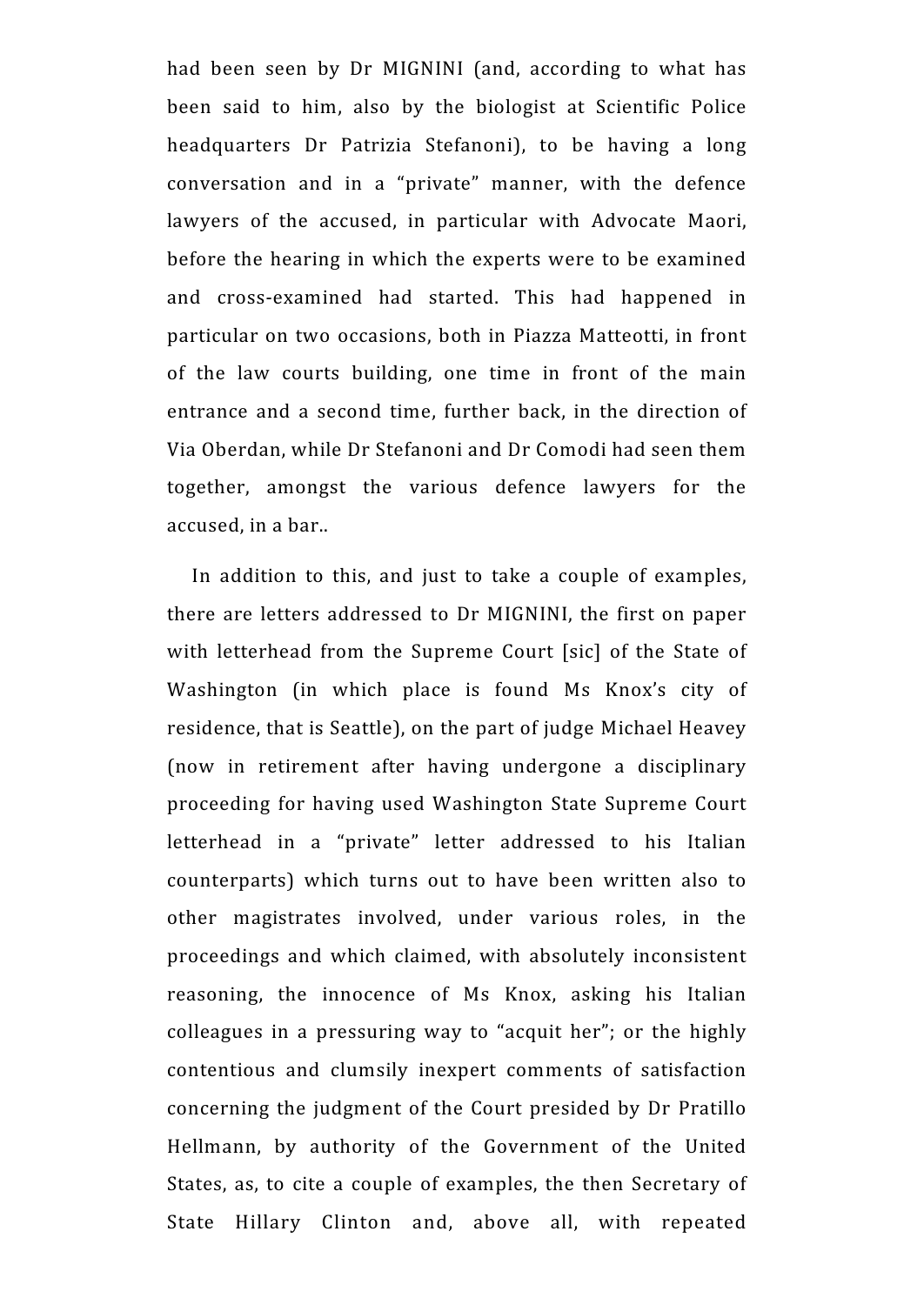interventions in the proceedings under way, Senator Maria Cantwell, of the State of Washington.

 All this evidences the very particular climate in which the proceedings unfolded, especially that of the first appeal, introduced by a summary by the Recorder Dr Massimo Zanetti in which the latter was not at all worried about affirming that in the proceeding that was then being opened the only certain thing was the death of Meredith Kercher, a phrase matching the one that the Recorder of the Fifth Chamber of the Supreme Court, Dr Paolo Antonio Bruno, pronounced according to what was referred to Dr MIGNINI by an advocate for the civil party.

### ON THE DEFMATORY IMPUTATION OF THE INTERVIEW DAMAGING THE UNDERSIGNED

 The phrases shown in bold are, clearly, injurious to the reputation of the suitors, with the aggravation of the attribution of the specific particular and of the offence committed against public officials in the exercise of their functions.

The fact remains, it is a matter of, as already mentioned, phrases undeniably injurious to the reputation of those suing.

 Describing the same as *people who had been taken prey by an unstoppable "orgy of power" which has led them to insist on following the wrong path but not disavow the original attribution of the criminous facts also (and above all) to the fellow contenders of Mr Guede*, is an allegation injurious to the consideration and to the esteem in which the individual who is the victim of it enjoys in the community both under a moral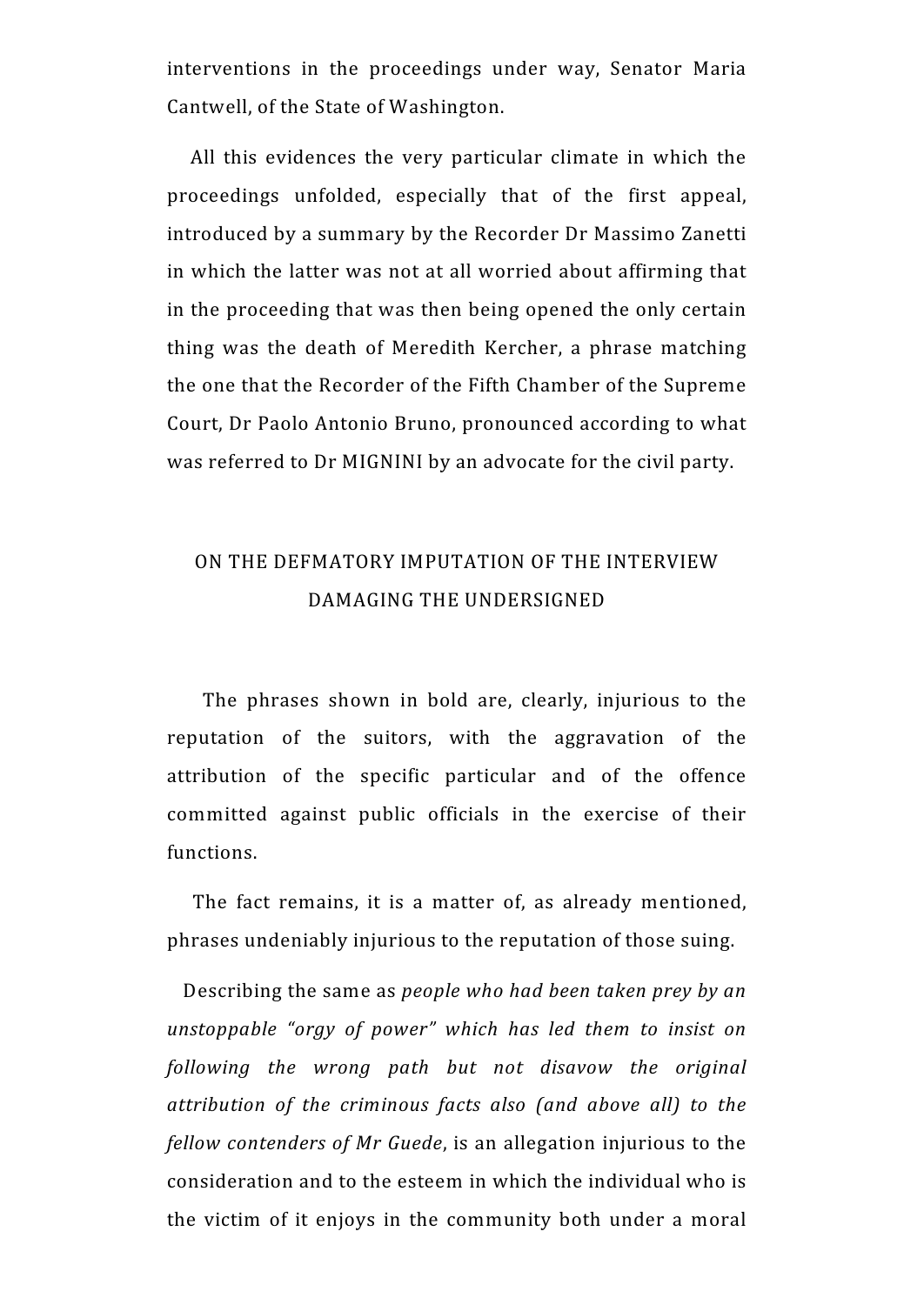aspect as well as a social one (reputation), especially with the use of an evocative term for behaviour unrestrained and marked by excess, and not only of a sexual type, such as that of "orgy".

 To add, as the journalist Laganà has done, that *the activity of those suing has led to a "judicial freakshow" and to a "sadistic obstinacy" against Mr Guede's two fellow contenders, "guilty only of knowing the victim"*, signifies the attribution to the suitors, without any explanation, of an action intended to give life to a "judicial freakshow", a trial held outside of the contexts in which justice is administered, and to further aggravate the defamatory imputation of the phrases, attributing to those suing an unjustified "sadistic" obstinacy against two innocents whose only fault had been their knowing the victim.

 The adjective "sadistic", referring totally unjustifiably to the prosecution, positioned to follow after the worrying phrase "orgy of power", renders, in fact, totally singular and intolerable a comment that would have had to refer, even however with legitimate criticisms, to a trial. Not even in the journalistic record relating to trials, especially followed by public opinion and with results much more clearly favourable to the defence, are similar phrases able to be read.

 In substance, therefore, the investigators would have taken, due to their errors (so the defence describe them) "wrong paths", instead of focusing exclusively on the young man of colour, who, for "mysterious" reasons and, in any case, noted to the said applicants [i.e, the undersigned], would have rendered incompatible the co-responsibility of the other two young people, his neighbours and visitors in the same social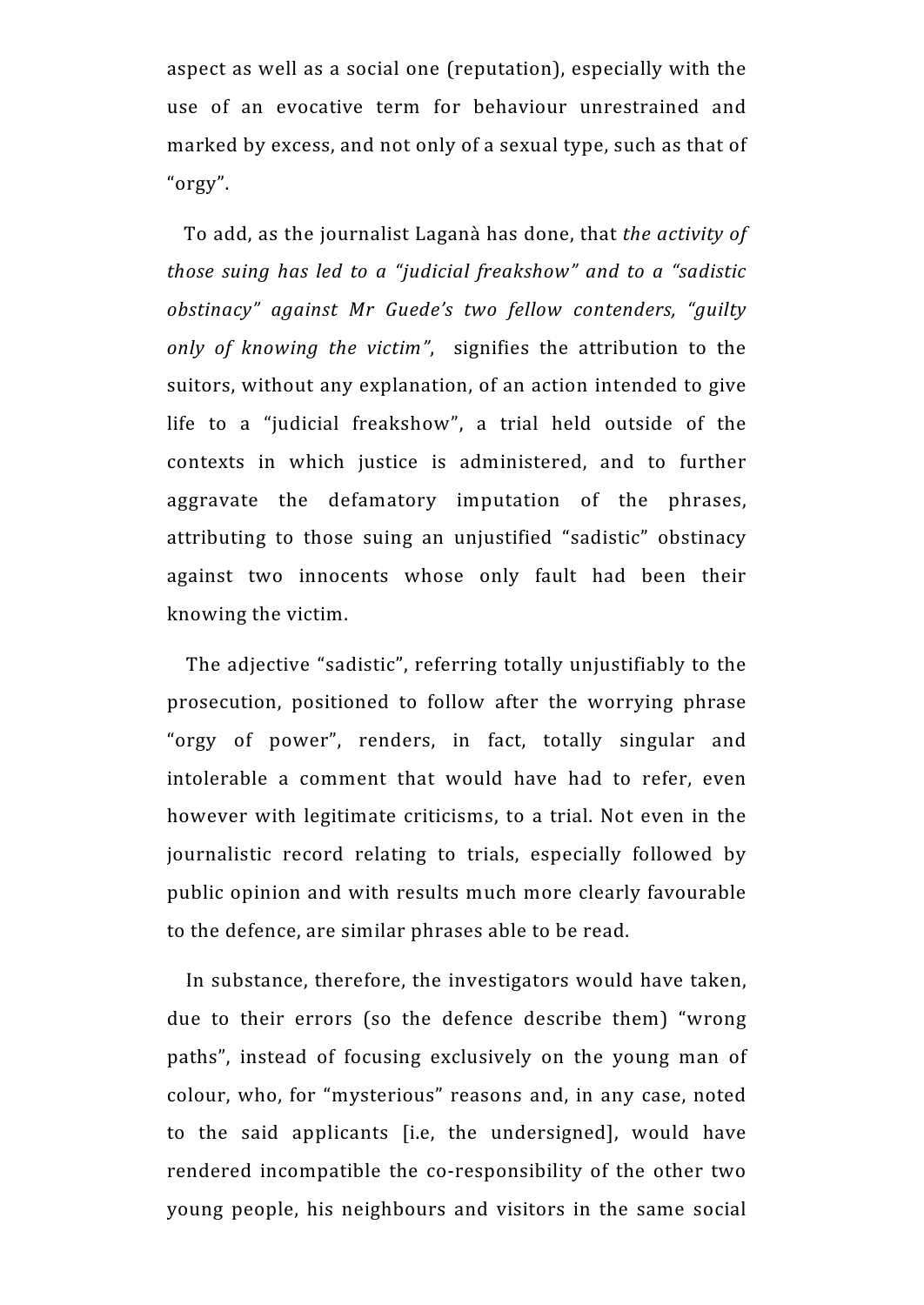setting and, in the grip of a sort of "sadist – orgiastic" "raptus" [a type of temporary insanity], would have continued to accuse without end and without any proof, Ms Knox and Mr Sollecito, albeit being the same applicants bearing an obligation of impartiality (which defence counsel does not have). It is incumbent to add, that the investigators had continued to insist on the responsibility of the two, in "good company", that is, together with the GIP Dr Claudia Matteini, the members of the Re-examination Court of Perugia, the Preliminary Hearing Judge Dr Paolo Micheli, the members of the Court of Assizes of Perugia, and those of the First Chamber of the Supreme Court and those of the Florence Court of Appeal, and this aggravates the affirmations of the interviewee and interviewer even more.

The injury to the legal right governed by the law under Article 595 Criminal Code is, therefore, clear, as is clear the existence of the aggravation of the offence caused against public officials (magistrates and officers of the police investigative taskforce) because of their office and attributing to them a particular fact, as to the investigative activity, for both types of suitors and, for the magistrates, also relating to the exercise of criminal action at the committal proceedings and the conclusive submissions, in case no. 9066/07/21, relating to the murder of Meredith Kercher and other offences.

 To this it must be added that two of the required conditions are clearly lacking for holding conduct permissible which would otherwise be defamatory (see Cass. 18.10.1984 n. 5259), which is to say the moderation and temperance of the phrases used and the objective veracity of the words of the notice.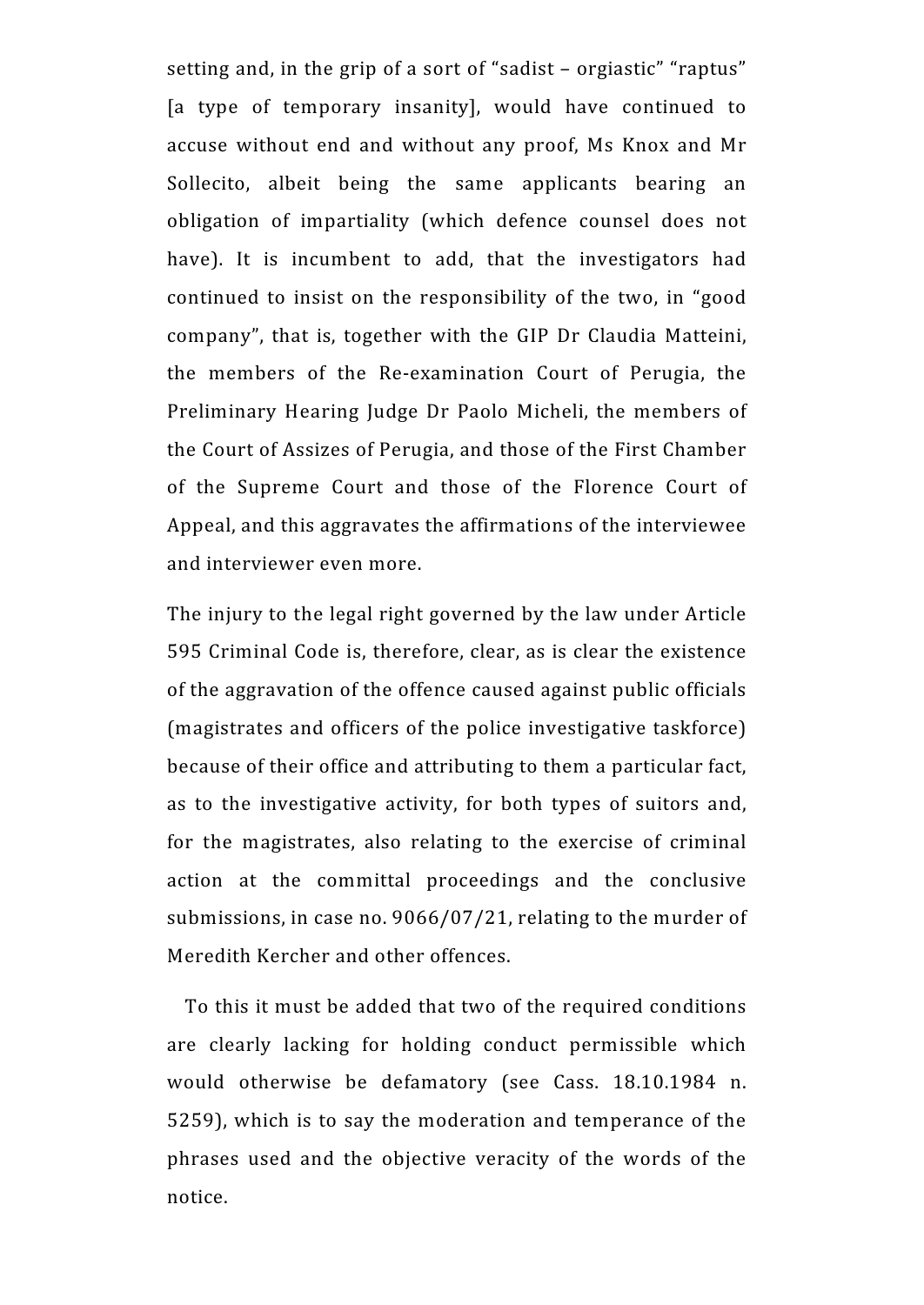As for the first, upholding the principle in question requires that diffusion of news take place in a civil and correct form and that the exposition of the facts is presented, as far as it is possible, as objective and unclouded. There does not have to be, in other words, any "aggressive" phrasing which is not justified to prop up a clash of ideas, however harsh and bitter, and which shapes into a gratuitous, and unjustified, attack, on the reputation of the one defamed. In particular, whilst it is not forbidden to have colour and slant, and acerbic and argumentative tones entering into usage and objectively offensive terms that have no equivalents and which are not overblown for the concept to be expressed (see Cass. 3.05.1985, Ruschini, in Riv. Pen. 1986, 730), words lacking such characteristics have to be considered unjustified.

 When in fact the offensive expression can be avoided because equivalents exist or else when the offence is excessive and overblown with respect to the argumentative purpose, there is injury to moderation and temperance and, under this aspect, defamation is committed.

 Now then, leaving aside of the truth of the words of the notice, what was the idea that needed to be expressed in the interview? Was there a desire to allude to the fact that the investigators "took the hand" of the prosecution as against the two subjects who didn't have any proof against them, and who had not wanted to admit their error due to the very strong media pressure that was dogging those proceedings. And so, the investigators, so as not to have to deny it, and influenced by this pressure, had continued to accuse innocents.

 An attempt was made to translate with moderation and temperance the concept, albeit totally unanchored from the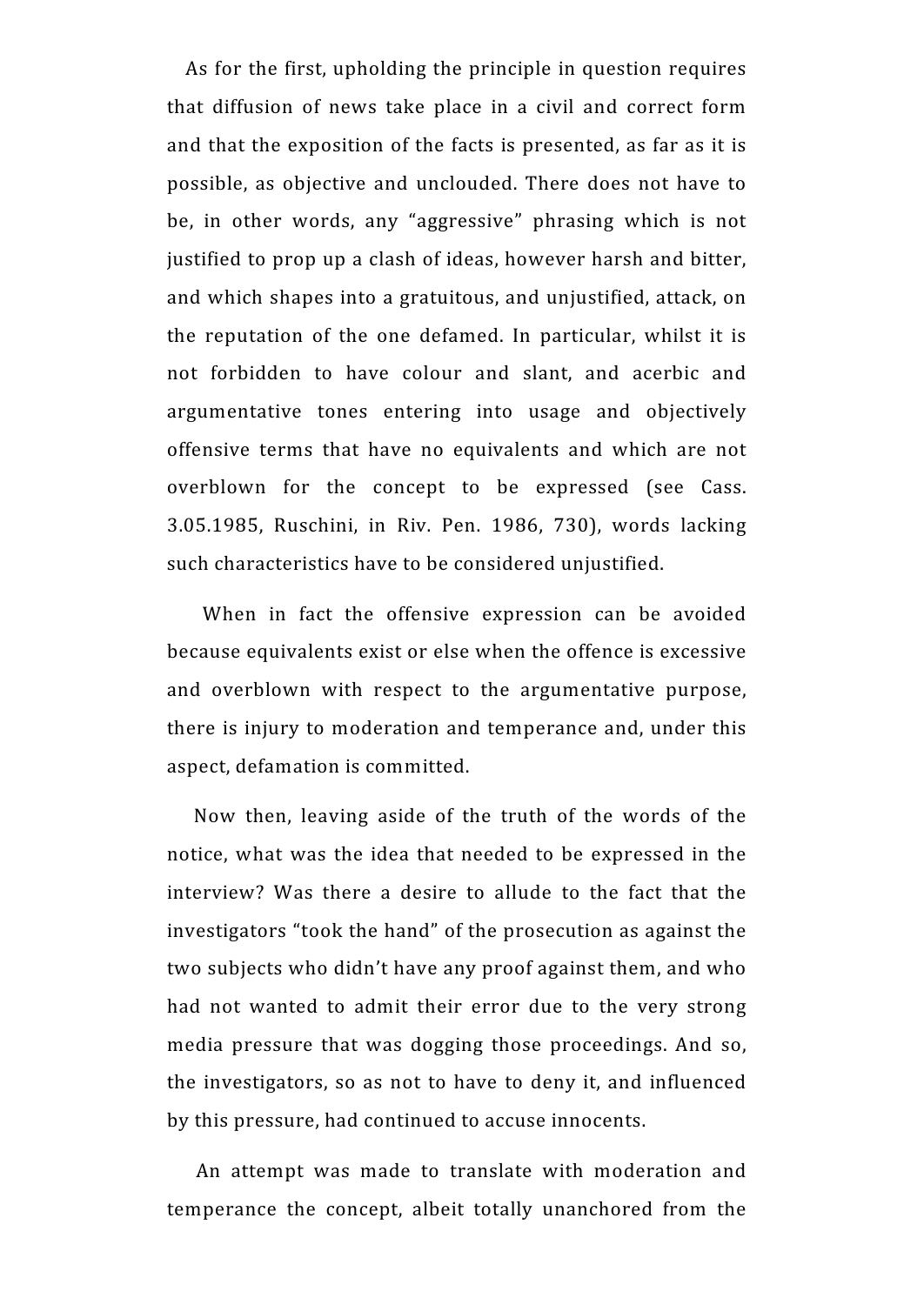real and complex course of the proceedings, that the interviewee and interviewer had wanted to express. As can be seen, with calmer language the same result would have been obtained. Instead, those now being sued, moved by their rancour and by the intention to gratuitously and futilely defame the investigators, have preferred wording even more offensive and totally overblown with respect to the requisite informational goals and they cannot now invoke the criterion of moderation and temperance that they have not respected.

There is, as well, the criterion of truth of the narrated facts, that is, of the "correspondence between the facts as occurred and the facts as narrated" (see Cass. 15.01.1987) which requires the journalist to search in all directions for the truth of the notice, so as to arrive at touching upon, from multiple sources, even opposed ones, elements of judgment and evaluation of the truth as a whole of the notice, offering proof of the care taken, with direct checks and the elimination of any doubt and uncertainty over the truth as a whole of the notice.

 In the article, the interview the object of the present suit , both the interviewee and the interviewer seemed to have teamed up to knowingly distort the truth of the facts, above all through the omission of unavoidable particulars that would have drawn a picture quite different from the one supplied.

 The proceedings of the Meredith Kercher homicide are, in fact, complex, quite complex and multi-stranded and, above all, the final outcome is, clearly, anomalous and in contrast to procedural rules, as is seen above, but of this complexity, multi-stranded nature and anomaly there is no trace in the interview.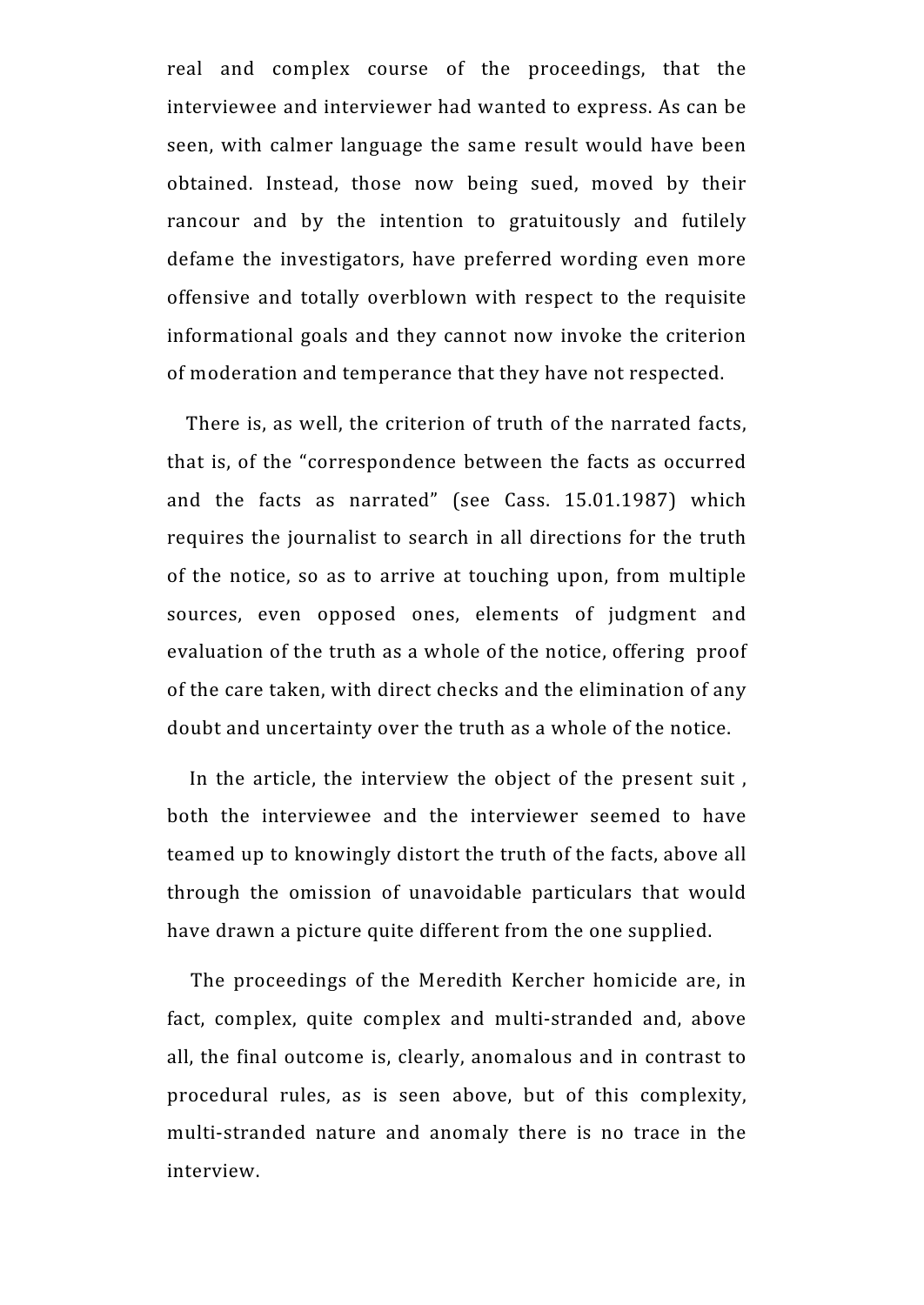The fact of the matter is that there are two sets of proceedings, one against Amanda Marie Knox and Sollecito Raffaele, in terms of a full trial, the other against fellow contender Rudy Hermann Guede, in terms of a fast-track trial.

 The first resulted in a conviction at first instance, the reversal of the conviction (save for the calunnia charge against Ms Knox) on appeal, the radical and definitive annulment of the acquittal, by the First Chamber of Cassation, with remittance to the Florence Court of Appeal, the confirmation of the conviction at first instance by that Florentine district court, following which there was very strange annulment, without remittance, by the Fifth Chamber of the Court of Cassation and an acquittal of the accused under the "weakened" and "doubtful" formula of the second paragraph of Article 530 Criminal Procedure Code, in open violation of Articles 609 and 628, paragraph two Criminal Procedure Code and with inadmissible re-evaluation *of the merits* of the case. An annulment without remittance, according to what has been given to be known, *not requested by the appellants-accused who had reiterated their usual objections to the decision but had asked for annulment with remittance.* All of that, given the already definitive conviction of Ms Knox for calunnia against Patrick Diya Lumumba.

 The second proceedings have concluded with the conviction of Rudy for offence in company with another two subjects (in the judgment Ms Knox and Mr Sollecito are themselves indicated) in the murder and other matters but not in the staging of the offence.

 Of this complexity, as has been said, there is no hint in the article, which limits itself to talking about the (definitive)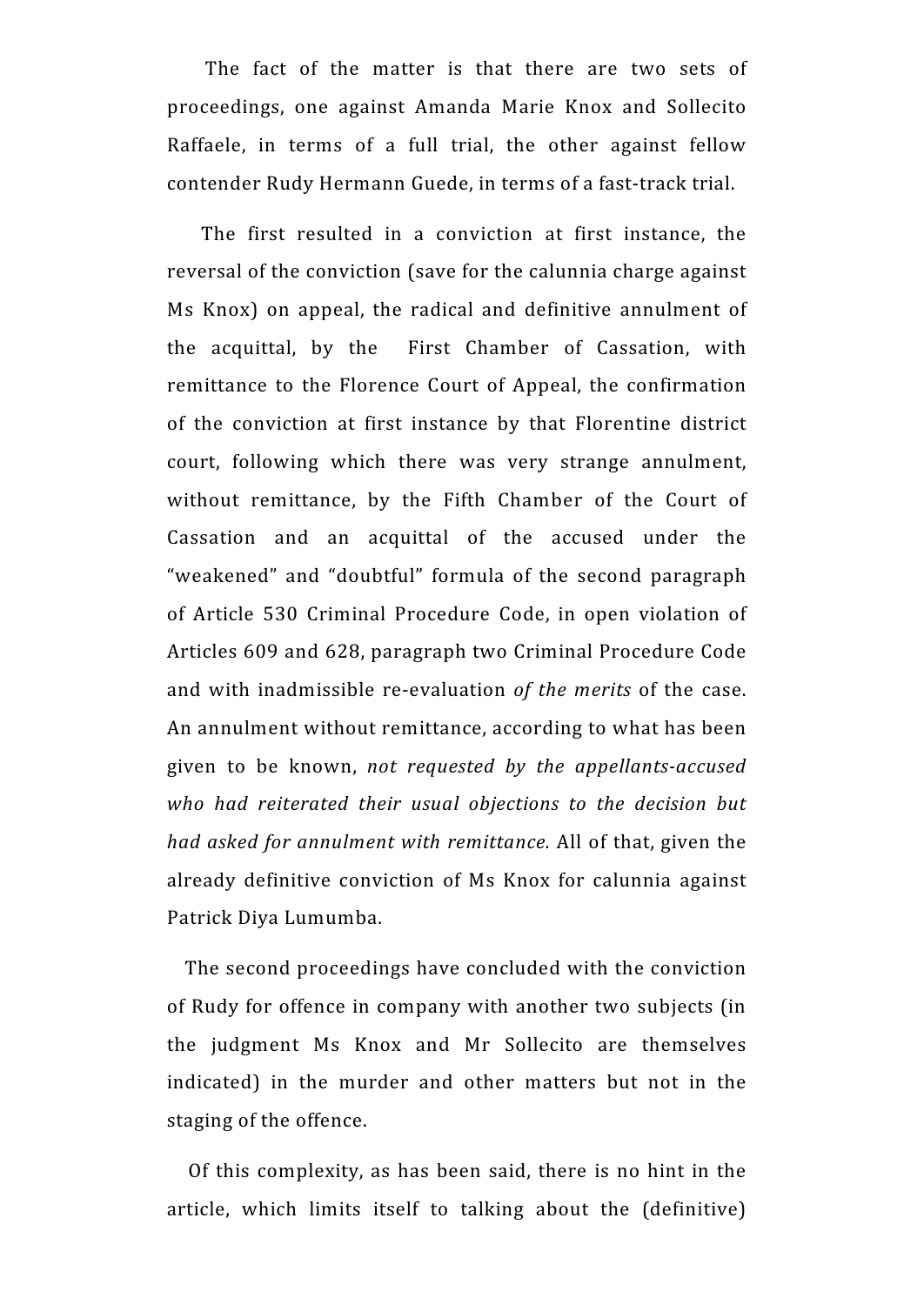acquittal of the two accused "in the Perugia case". It is not given to understand what the acquittal of the two accused in Perugia has to do with anything, that is, the decision of the Appeal Court presided over by Pratillo Hellmann, a decision now definitively quashed, that is to say cancelled, by the First Chamber of Cassation and which the Fifth Chamber of the same cannot resurface because the annulment performed by the First Chamber is, as has been said, definitive, nonretractable and the Fifth Chamber was only able to annul the decision of the Florentine district court.

 In short, evidencing the totally anomalous nature of the last decision of the Court of Cassation, stands the facts that the Perugian decision of acquittal of the two accused on appeal (excepting the calunnia for Ms Knox) has been annulled by the First Chamber, while the appeal decision confirming the conviction at first instance has been annulled by the Fifth Chamber. In short, there are two judgments of the Supreme Court in open contradiction with each other and what counts the more, all the judgments on the merits have been swept away, those of appeal directly, that of first instance indirectly.

 About this, it seems that neither Mr MAORI nor Mr LAGANA' have been the slightest bit aware of: the same [two] appear to have posited an *abnormal* situation*,* that is to say a kind of "annulment" of the decision of the First Chamber by the Fifth Chamber of the same Court, with a species of "return to life" of the Perugian district Court decision, a literally unimaginable hypothesis and outside of any even minimal "justification" of the procedural rules that govern the activity of the Supreme Court.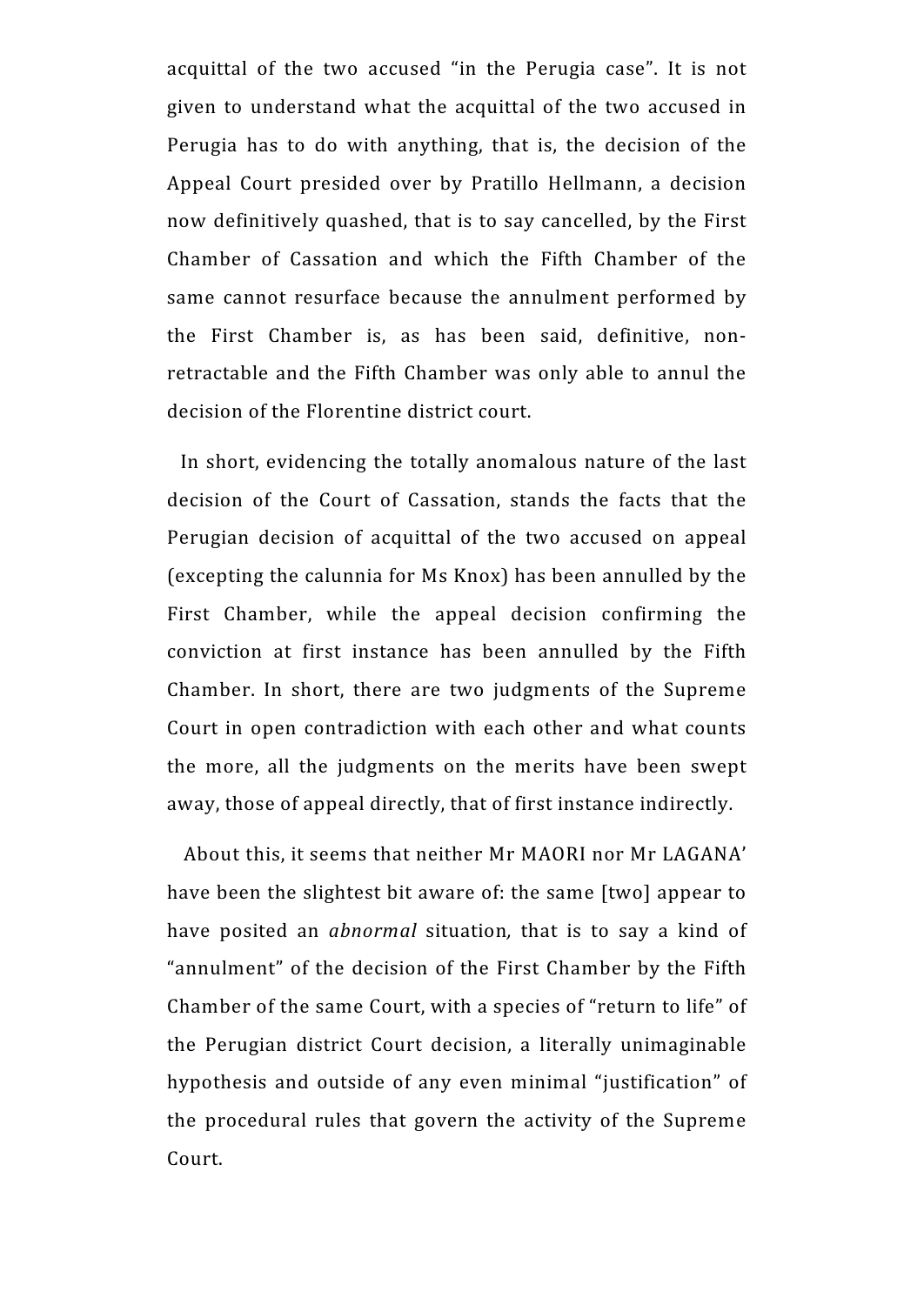The defamatory expressions undeniably reference Dr MIGNINI, Dr Monica NAPOLEONI and Assistant Captain Lorena ZUGARINI. The whole article is a broad-brush attack against the inquirers, that is, against those who had carried out the investigations, up until the notification of their conclusion. In this phase Dr MIGNINI had been the sole person to "guide and coordinate the investigations", being flanked only on the basis of notification pursuant to Article 415 bis Criminal Procedure Code by Dr Manuela Comodi, notification *in relation to which the defendants had not even minimally exercised their defensive faculty as recognized by Article 415 bis, third paragraph Criminal Procedure Code* and had allowed the twenty days provided for to lapse unused, and allowed that the public prosecutors would exercise criminal action.

 As for the formulation of the charge of aggravated murder in company for the three, and associated charges (which the defender, against all evidence, called "unjust and inconsistent", at the time when the charges were being formulated), even these same reference Dr MIGNINI, to which is joined, on the other hand, Dr Comodi also who had collaborated with the former in the notice pursuant to Article 415 bis Criminal Procedure Code and in the request for remand to stand trial.

 Therefore, given that Dr MIGNINI is the principal target of the accusations, the same are however also directed against the Flying Squad of Perugia, in relation to the "presumptively" casual collection of the knife and therefore against the officer responsible for the Homicide Squad and its most tightly bound member.

 This submitted, we the undersigned Dr Giuliano MIGNINI, Dr Monica NAPOLEONI and Assistant Captain Lorena ZUGARINI,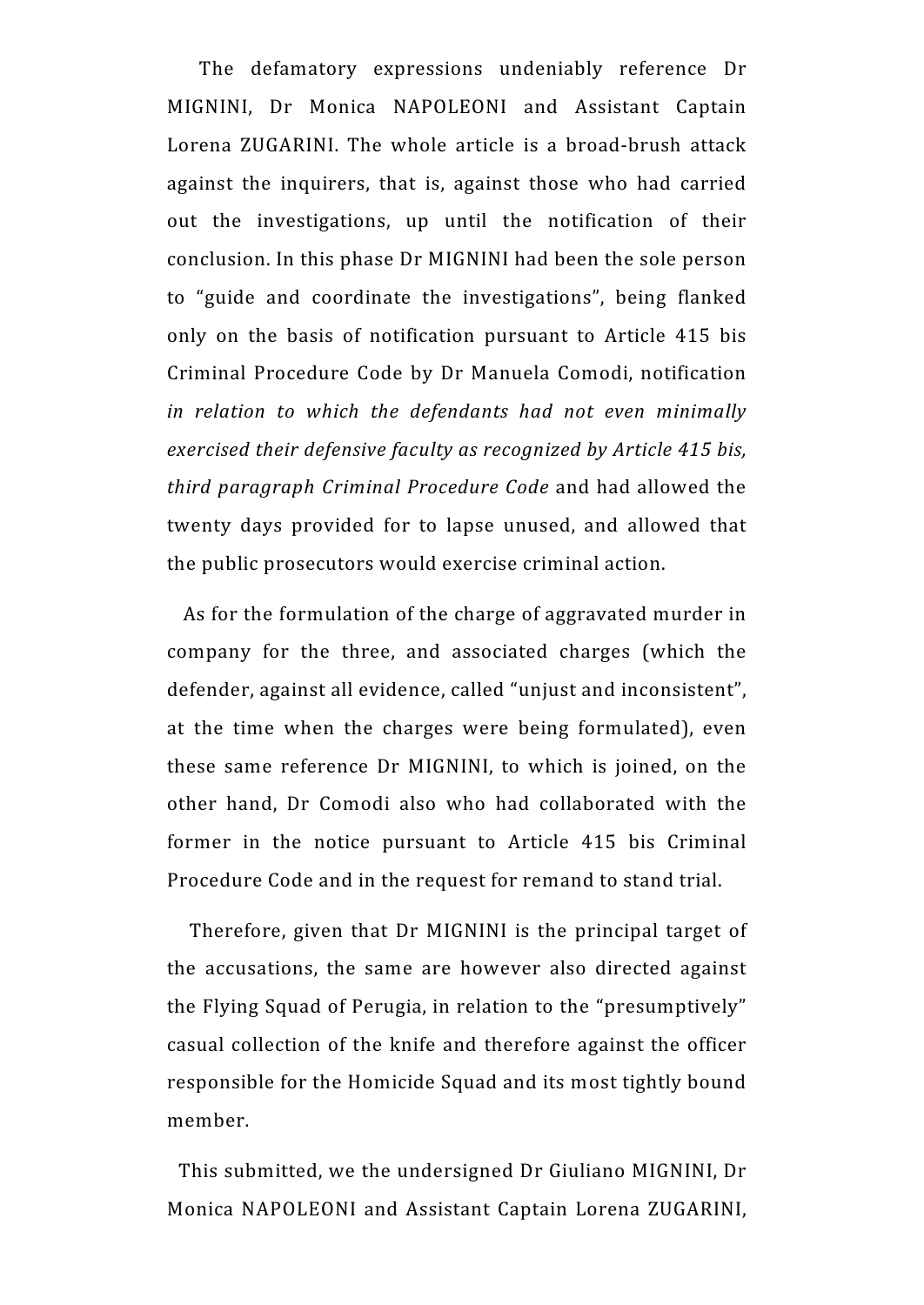propose, therefore, suit for damages, for the offences pursuant to Articles 110, 595, third paragraph Criminal Code, aggravated pursuant to Article 61 (10) and second paragraph of Article 595 Criminal Code and 57 Criminal Code, as against **Advocate MAORI Luca**, with legal offices in Perugia, Via Guglielmo Marconi no. 6 and **Alberto LAGANA'**, the first an interviewee and the second, interviewer and author of the annexed article and **Bruno BRUNORI,** as the then responsible Editor of the Weekly "Settegiorni Umbria", whose Management, Editorship and Administration is in Perugia, 06121, Via Gerolamo Savonarola n. 74**,** in the aforesaid capacity and **of anyone else who might had aided** in the publication of the article and we ask for their punishment and conviction, jointly and severally, and for recompense for all damages suffered as a consequence of and deriving from the cited article.

Indicated as persons informed of the facts:

Insp Armando Finzi, of the Perugia Flying Squad, c/o Questura Perugia, on the facts concerning the suit and, in particular, on the seizing of the knife;

Dr Daniela Severi, Registrar, working at the Procura della Repubblica di Perugia (DPP's Office of Perugia), in Via Fiorenzo di Lorenzo, Perugia 06121, on the facts concerning the suit;

Advocate Carlo Pacelli, with legal firm in Perugia, 06121, Via Domenico Scarlatti 37, on the facts concerning the suit;

Giuseppe Castellini, the responsible Editor of Il Giornale dell'Umbria ("Umbria Journal"), with offices in Perugia, Via Monteneri n. 37, on the facts concerning the suit;

Dr Manuela Comodi, Deputy Public Prosecutor of Perugia, for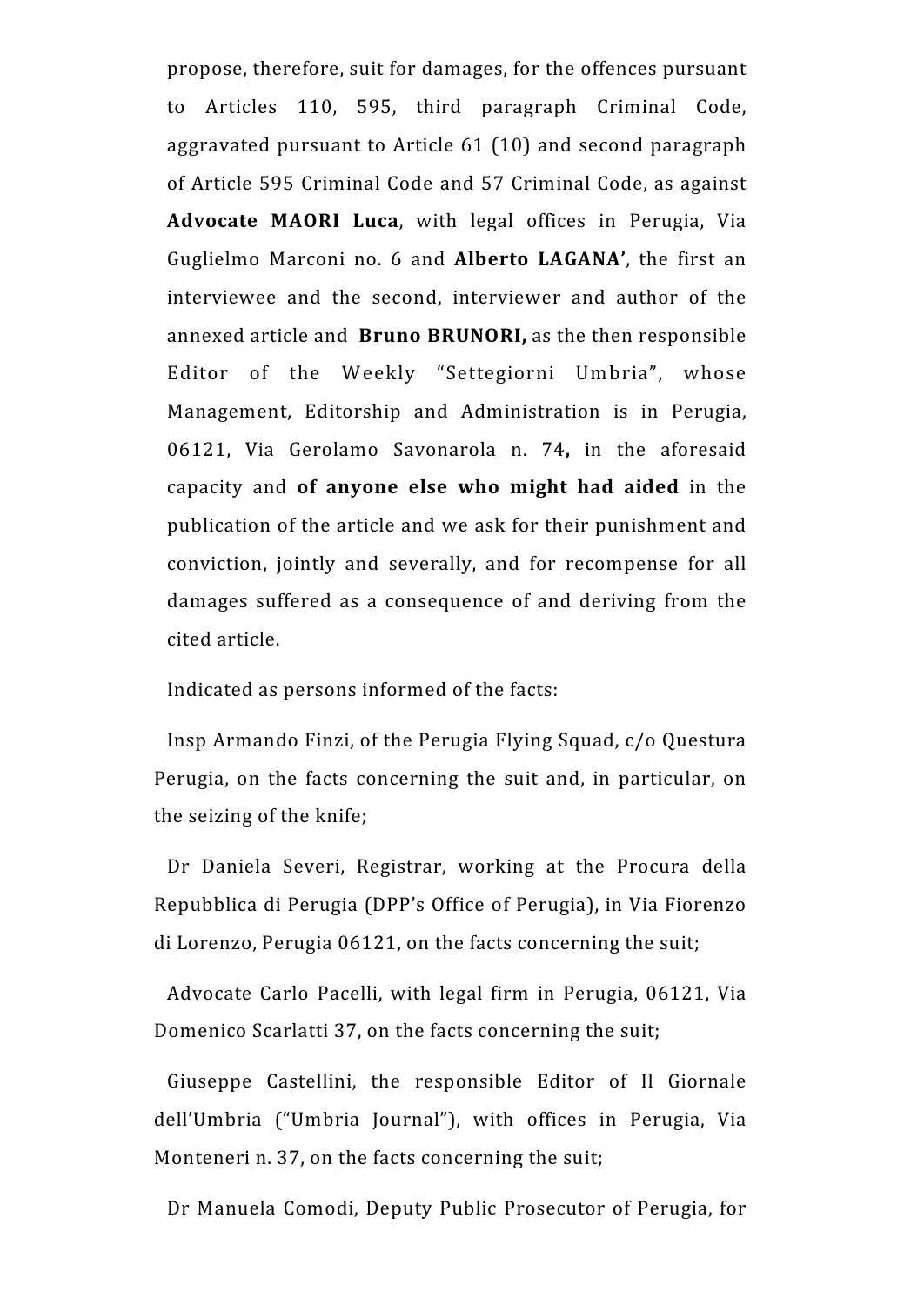all the facts concerning the current suit.

Dr Patrizia Stefanoni, c/o Servizio Polizia Scientifica della Direzione Centrale Anticrimine, Roma, Via Tuscolana n. 1548, on the facts concerning the suit.

**We ask, likewise, to be examined on the facts the subject of the suit; we reserve the production of further documents and the playing of the video, broadcasted immediately after the decision of the Fifth Chamber of Cassation on 27 March 2015, on "Quarto Grado" ['The Fourth Degree'], in which, according to what we have learned, journalist Remo Croci had interviewed Raffaele Sollecito and Advocate Luca Maori who had repeated similar, if not more serious, concepts as well as other phrases, for the purposes of another suit, also covering subjects responsible pursuant to Article 57 Criminal Code.** 

#### **For These Reasons**

we the undersigned Dr Giuliano MIGNINI, Dr Monica NAPOLEONI and Assistant Captain Lorena ZUGARINI submit a **suit** against those responsible for the conduct described in the current document, that is **Advocate Luca MAORI, Alberto LAGANA' and Bruno BRUNORI, in their roles above indicated, to identify fully** and against **anyone who may have been an accessory** in the publication of the article, for the offences pursuant to Articles 110, 595, third paragraph, Criminal Code, aggravated pursuant to Article 61(10) and second paragraph of Article 595 Criminal Code, for the first two and 57 Criminal Code, for the third, with abuse of court process for the first and **we seek**, as outcome of the investigations carried out, the punishment of all those responsible against whom penal action ought to be exercised, with reservation of